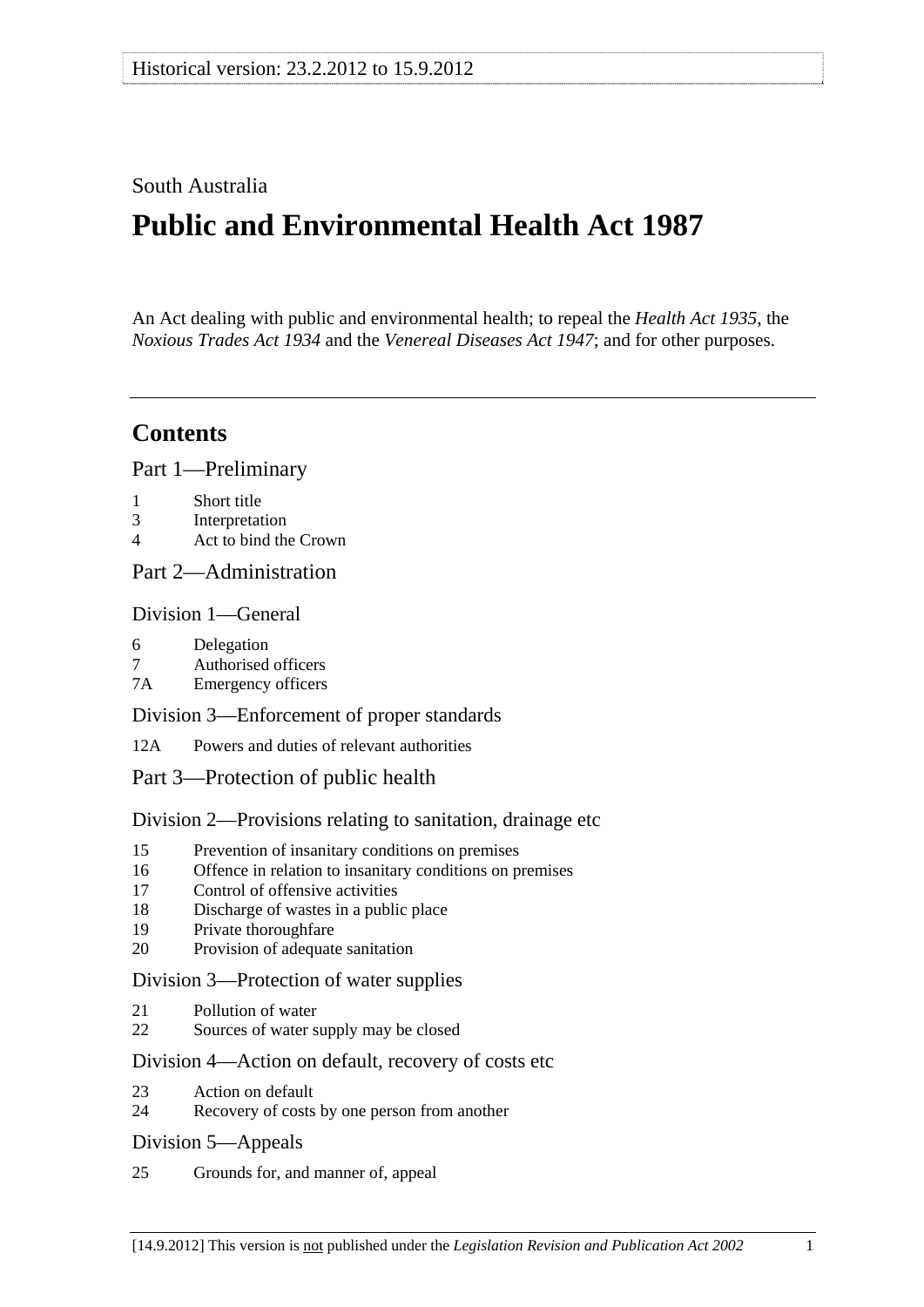- [26 Constitution of special committee](#page-12-0)
- [27 Proceedings of review committee](#page-12-0)
- [28 Determination of an appeal](#page-12-0)
- [29 Further appeal](#page-12-0)

## [Part 4—Notifiable diseases and the prevention of infection](#page-13-0)

### [Division 1—Notification of diseases](#page-13-0)

[30 Notification](#page-13-0) 

### [Division 2—Examination and treatment of diseases](#page-13-0)

- 31 Power of Chief Executive to require a person to undergo an examination<br>32 Power of Chief Executive, in the interests of public health, to detain pers
- Power of Chief Executive, in the interests of public health, to detain persons suffering [from diseases](#page-14-0)
- [33 Power of Chief Executive to give directions to persons suffering from diseases](#page-15-0)
- [34 Right of appeal against a decision of a magistrate](#page-16-0)

### [Division 3—Control and prevention of infection](#page-16-0)

- [35 Reporting to local councils](#page-16-0)
- [36 Action to prevent the spread of infection](#page-16-0)
- [37 Person infected with disease must prevent transmission to others](#page-17-0)

### [Part 4A—Management of emergencies](#page-17-0)

- [37A Public health incidents](#page-17-0)
- [37B Public health emergencies](#page-17-0)
- [37C Making and revocation of declarations](#page-18-0)
- [37D Powers and functions of Chief Executive](#page-18-0)
- [37E Application of Emergency Management Act](#page-18-0)

### [Part 5—Miscellaneous](#page-19-0)

- [38 Inspections etc](#page-19-0)
- [39 Councils may appoint officers of health](#page-20-0)
- [41 Power to require information](#page-20-0)
- [42 Confidentiality](#page-21-0)
- [42A Provision of certain information](#page-21-0)
- [43 Manner of giving notice](#page-21-0)
- [43A Person infested with vermin must prevent transmission to others](#page-22-0)
- [44 Reporting](#page-22-0)
- [45 Offences](#page-22-0)
- [46 Offences by bodies corporate](#page-23-0)
- [47 Regulations](#page-23-0)

### [Schedule 1—Notifiable diseases](#page-25-0)

## [Schedule 2—Controlled notifiable diseases](#page-27-0)

### [Schedule 3—Repeal of certain Acts and transitional provisions](#page-27-0)

[1 Repeal of certain Acts](#page-27-0) 

### [Legislative history](#page-29-0)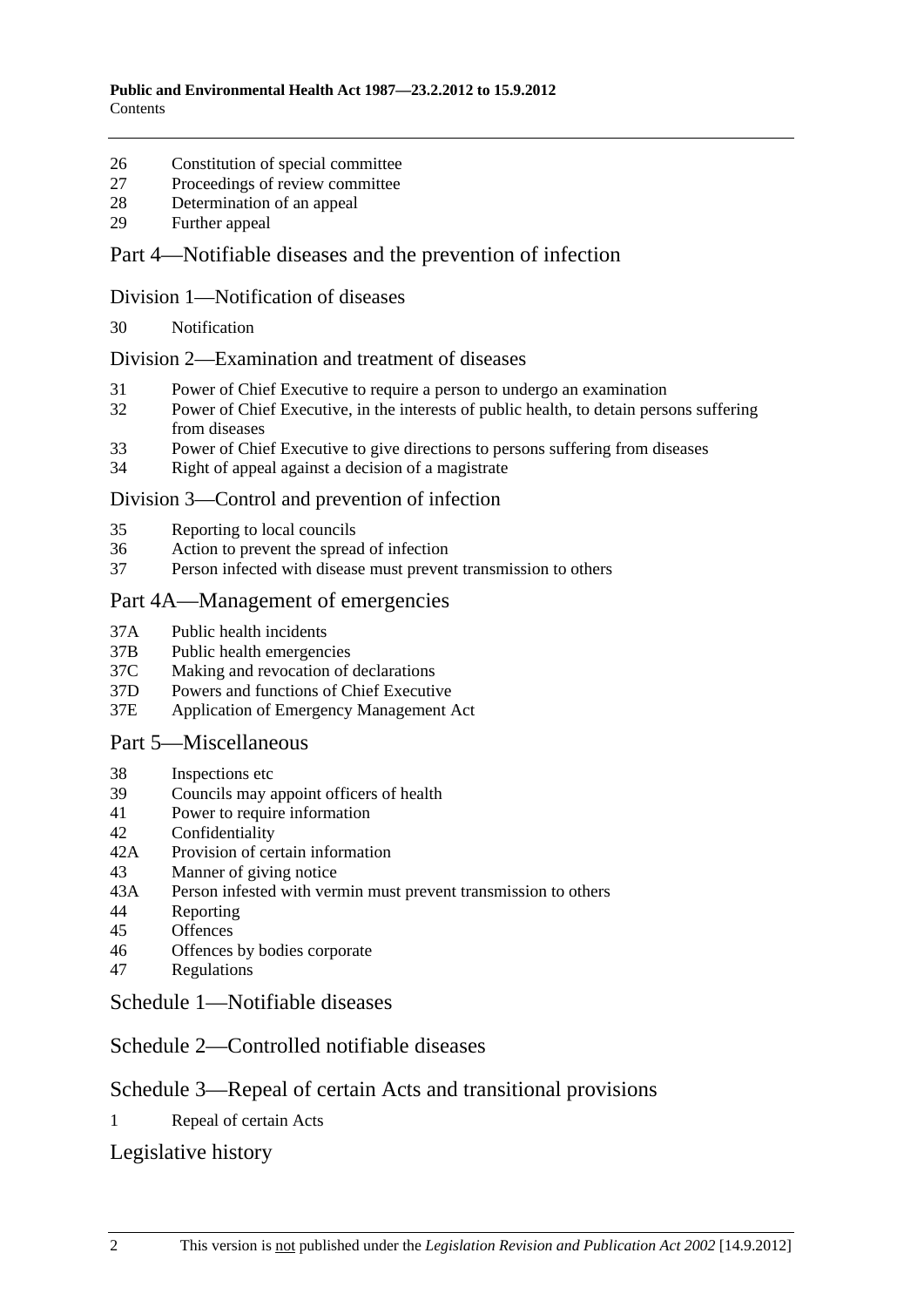<span id="page-2-0"></span>[Appendix—Divisional penalties and expiation fees](#page-34-0)

### **The Parliament of South Australia enacts as follows:**

# **Part 1—Preliminary**

### **1—Short title**

This Act may be cited as the *Public and Environmental Health Act 1987*.

### **3—Interpretation**

(1) In this Act, unless the contrary intention appears—

#### *the authority* means—

- (a) in relation to a local government area—the local council for that area; and
- (b) in relation to a part of the State that is not within a local government area the Minister,

(but where powers are withdrawn from a local council and vested in the Minister or the Minister is, by agreement with a local council, discharging duties of the council, a reference to the authority in relation to those powers or duties is a reference to the Minister rather than that council);

#### *authorised officer* means a person—

- (a) holding an appointment as an authorised officer under [Part 2](#page-4-0); or
- (b) authorised by the Minister to exercise the powers of an authorised officer under this Act;

*building* includes a structure;

*Chief Executive* means the Chief Executive of the Department and includes a person for the time being acting in that position;

*Chief Medical Officer* means the Chief Medical Officer of the Department and includes a person for the time being acting in that position;

*child* means a person under the age of 16 years;

#### *controlled notifiable disease* means—

- (a) a notifiable disease included in [Schedule 2;](#page-27-0) or
- (b) a notifiable disease prescribed by regulation to be a controlled notifiable disease;

*controlling authority* means a controlling authority constituted under the *[Local](http://www.legislation.sa.gov.au/index.aspx?action=legref&type=act&legtitle=Local%20Government%20Act%201934)  [Government Act 1934](http://www.legislation.sa.gov.au/index.aspx?action=legref&type=act&legtitle=Local%20Government%20Act%201934)*;

*the Council* means the Public and Environmental Health Council constituted under Part  $2$ 

*the Department* means the department of the Minister to whom the administration of this Act is committed;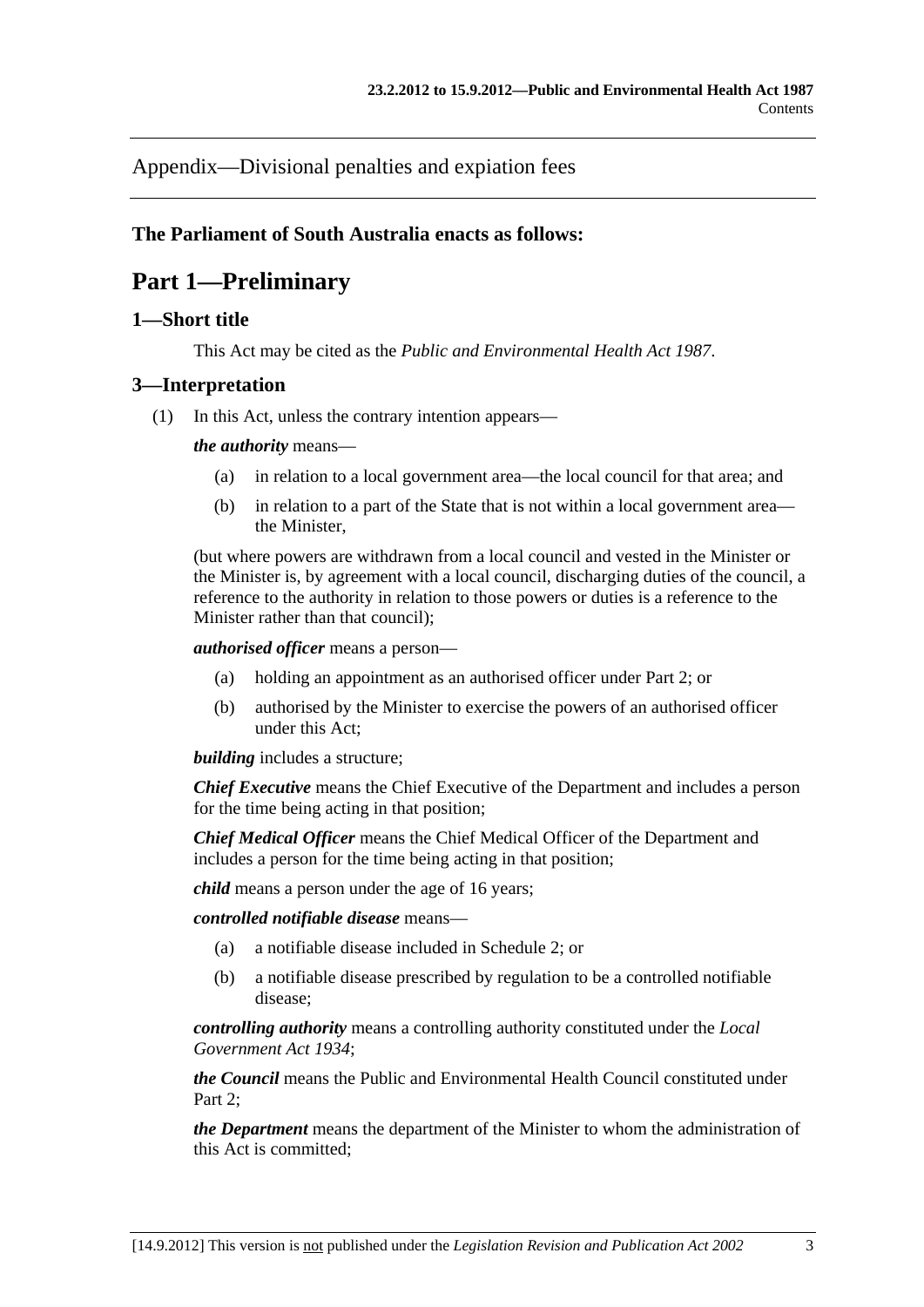*director* of a body corporate includes any member of the governing body of the body corporate;

*emergency* has the same meaning as in the *[Emergency Management Act 2004](http://www.legislation.sa.gov.au/index.aspx?action=legref&type=act&legtitle=Emergency%20Management%20Act%202004)*;

*emergency officer* means a police officer or a person holding an appointment as an emergency officer under [section 7A](#page-5-0);

*local council* means a council constituted under the *[Local Government Act 1934](http://www.legislation.sa.gov.au/index.aspx?action=legref&type=act&legtitle=Local%20Government%20Act%201934)*;

*medical practitioner* means a legally qualified medical practitioner;

*notifiable disease* means—

- (a) a communicable disease included in [Schedule 1](#page-25-0); or
- (b) a communicable disease prescribed by regulation to be a notifiable disease;

*occupier*, in relation to premises, means a person who has, or is entitled to, possession or control of the premises and includes a person who is in charge of the premises;

*owner*, in relation to premises, includes an occupier of the premises;

*place of public assembly* includes a building (in public or private ownership) at which more than 20 persons gather on a regular or irregular basis;

*pollution*, in relation to water, connotes a degree of impurity that renders the water unfit for human consumption;

*premises* means—

- (a) any land, building or place (including a public place, or a movable building or structure); or
- (b) a part of premises;

*public health emergency*—see [section 37B;](#page-17-0)

*public health incident*—see [section 37A](#page-17-0);

*Public Health Emergency Management Plan* means a plan (or a series of plans) prepared by the Chief Executive and approved by the Minister comprising strategies to be administered by the Department for the prevention of emergencies in this State and for ensuring adequate preparation for emergencies in this State, including strategies for the containment of emergencies, response and recovery operations and the orderly and efficient deployment of resources and services in connection with response and recovery operations;

**Note—** 

It is contemplated that the Public Health Emergency Management Plan will form part of, or be recognised in, the State Emergency Management Plan prepared under the *[Emergency Management Act 2004](http://www.legislation.sa.gov.au/index.aspx?action=legref&type=act&legtitle=Emergency%20Management%20Act%202004)*.

*public place* includes a place to which the public ordinarily has access;

*recovery operations* has the same meaning as in the *[Emergency Management](http://www.legislation.sa.gov.au/index.aspx?action=legref&type=act&legtitle=Emergency%20Management%20Act%202004)  [Act 2004](http://www.legislation.sa.gov.au/index.aspx?action=legref&type=act&legtitle=Emergency%20Management%20Act%202004)*;

*refuse* includes rubbish and other forms of waste material;

*response operations* has the same meaning as in the *[Emergency Management](http://www.legislation.sa.gov.au/index.aspx?action=legref&type=act&legtitle=Emergency%20Management%20Act%202004)  [Act 2004](http://www.legislation.sa.gov.au/index.aspx?action=legref&type=act&legtitle=Emergency%20Management%20Act%202004)*;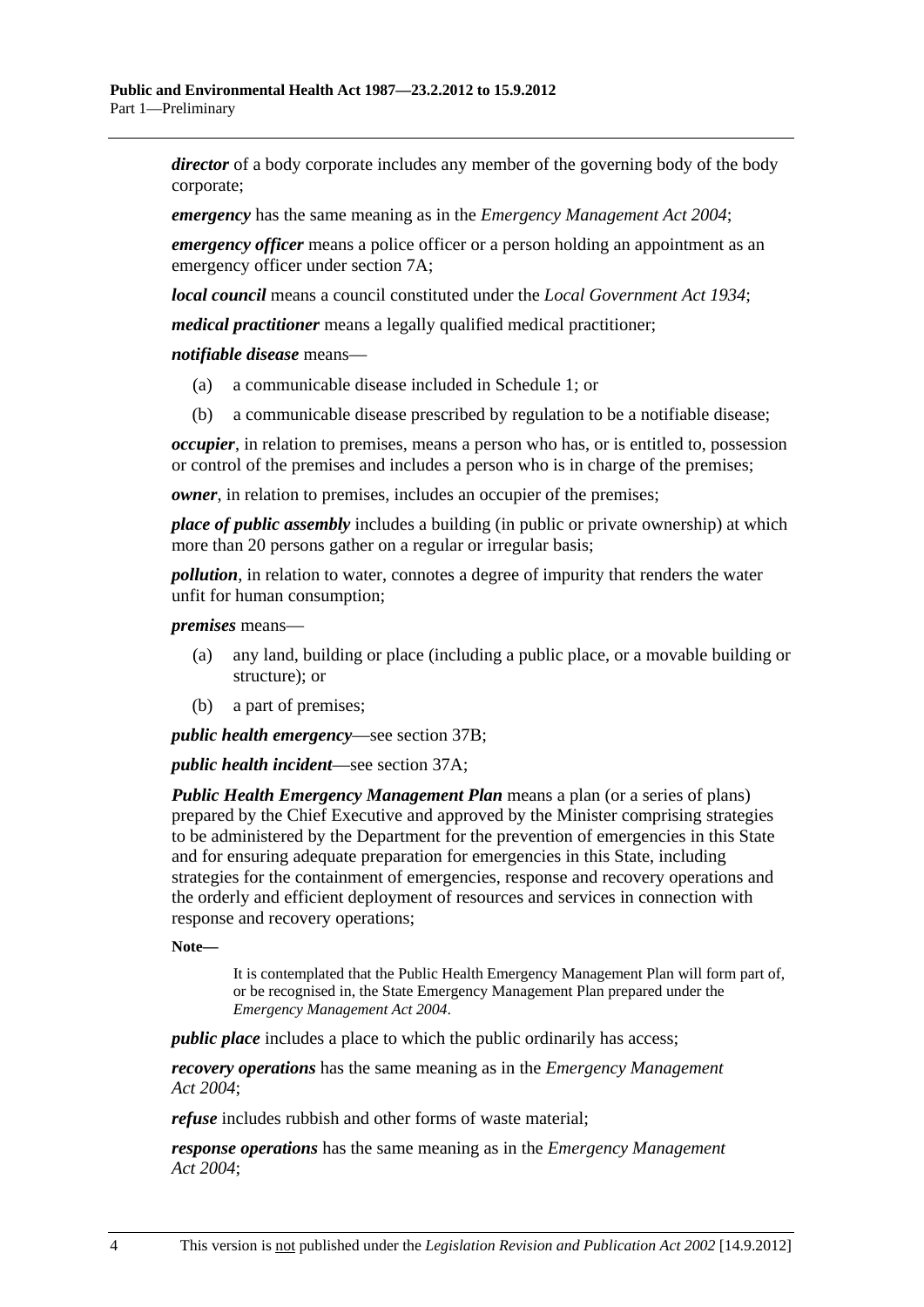<span id="page-4-0"></span>*State Co-ordinator* means the person holding or acting in the position of State Co-ordinator under the *[Emergency Management Act 2004](http://www.legislation.sa.gov.au/index.aspx?action=legref&type=act&legtitle=Emergency%20Management%20Act%202004)*;

*vehicle* includes an aircraft or vessel;

*vermin* includes lice, fleas and mites;

*waste control system* means any system that provides for the collection, treatment or disposal of human, commercial or industrial waste through—

- (a) a drainage or sewerage system; or
- (b) a system of pipes, pumps, appliances, plant or storage or treatment facilities that deals with the waste in solid or liquid form, or in a combination of both; or
- (c) a system that incorporates the use of biological, chemical or artificial means, or any combination of such means, to collect, treat or dispose of the waste, or any residues,

and includes any fixture, fitting, appliance, plant or process associated with any such system but does not include any system of a class excluded by regulation from the ambit of this definition;

*water supply* includes any natural or artificial accumulation or source of water.

- (2) Premises are in an insanitary condition if—
	- (a) the condition of the premises gives rise to a risk to health; or
	- (b) the premises are so filthy or neglected that there is a risk of infestation by rodents or other pests; or
	- (c) the condition of the premises is such as to cause justified offence to the owner of any land in the vicinity; or
	- (d) offensive material or odours are emitted from the premises; or
	- (e) the premises are for some other reason justifiably declared by the authority to be in an insanitary condition.

**Note—** 

For definition of divisional penalties (and divisional expiation fees) see Appendix.

### **4—Act to bind the Crown**

This Act binds the Crown.

# **Part 2—Administration**

### **Division 1—General**

#### **6—Delegation**

- (a1) The Minister may, by instrument in writing, delegate any of the Minister's powers or functions under this Act.
- (1) A local council may, by instrument in writing, delegate any of its powers or functions under this Act.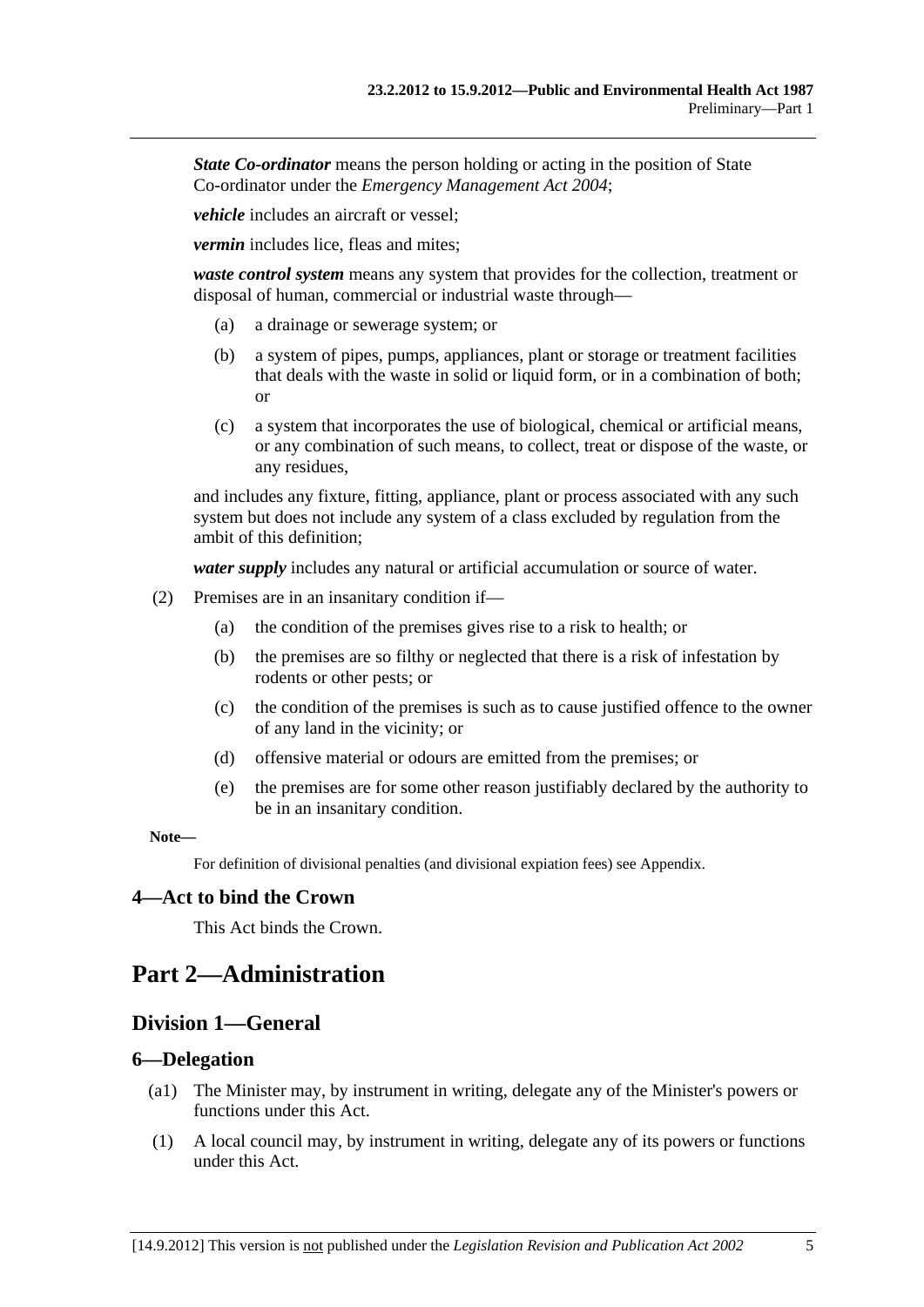- <span id="page-5-0"></span> (1aa) The Chief Executive may, by instrument in writing, delegate any of the Chief Executive's powers or functions under this Act.
- (1a) A power or function delegated under this section may, if the instrument of delegation so provides, be further delegated.
- (2) A delegation under this section—
	- (a) may be absolute or conditional; and
	- (b) does not derogate from the powers of the delegator to act in a matter; and
	- (c) is revocable at will.
- (3) No delegation may be made to a local council under this section without the concurrence of the local council.
- (4) The Minister or the Chief Executive must not revoke a delegation made to a local council under this section without first consulting with the local council.

### **7—Authorised officers**

- (1) Authorised officers may be appointed by the Minister or a local council.
- (2) Subject to [subsection \(3\),](#page-5-0) a person is not eligible for appointment as an authorised officer unless the person—
	- (a) holds qualifications approved by the Minister; or
	- (b) held, immediately before the commencement of this Act, an appointment as an officer or health surveyor under the *[Health Act 1935](http://www.legislation.sa.gov.au/index.aspx?action=legref&type=act&legtitle=Health%20Act%201935)*.
- (3) Where, in the opinion of the Minister, a local council cannot reasonably be expected to appoint a qualified person as an authorised officer, the local council may, with the consent of the Minister, appoint a person as an authorised officer even though he or she does not comply with [subsection \(2\).](#page-5-0)
- (4) The Minister must not appoint an officer or employee of a local council as an authorised officer unless the local council consents to the appointment.
- (5) Every authorised officer must be furnished with a certificate of authority and the certificate must be produced by the authorised officer on demand.

### **7A—Emergency officers**

- (1) The Chief Executive may appoint, individually or by class, such persons to be emergency officers for the purposes of this Act as the Chief Executive thinks fit.
- (2) An appointment under [subsection \(1\)](#page-5-0) may be subject to conditions specified by the Chief Executive.
- (3) An emergency officer, other than a police officer, must be issued with an identity card in a form approved by the Chief Executive—
	- (a) containing the person's name and a photograph of the person; and
	- (b) stating that the person is an emergency officer for the purposes of this Act.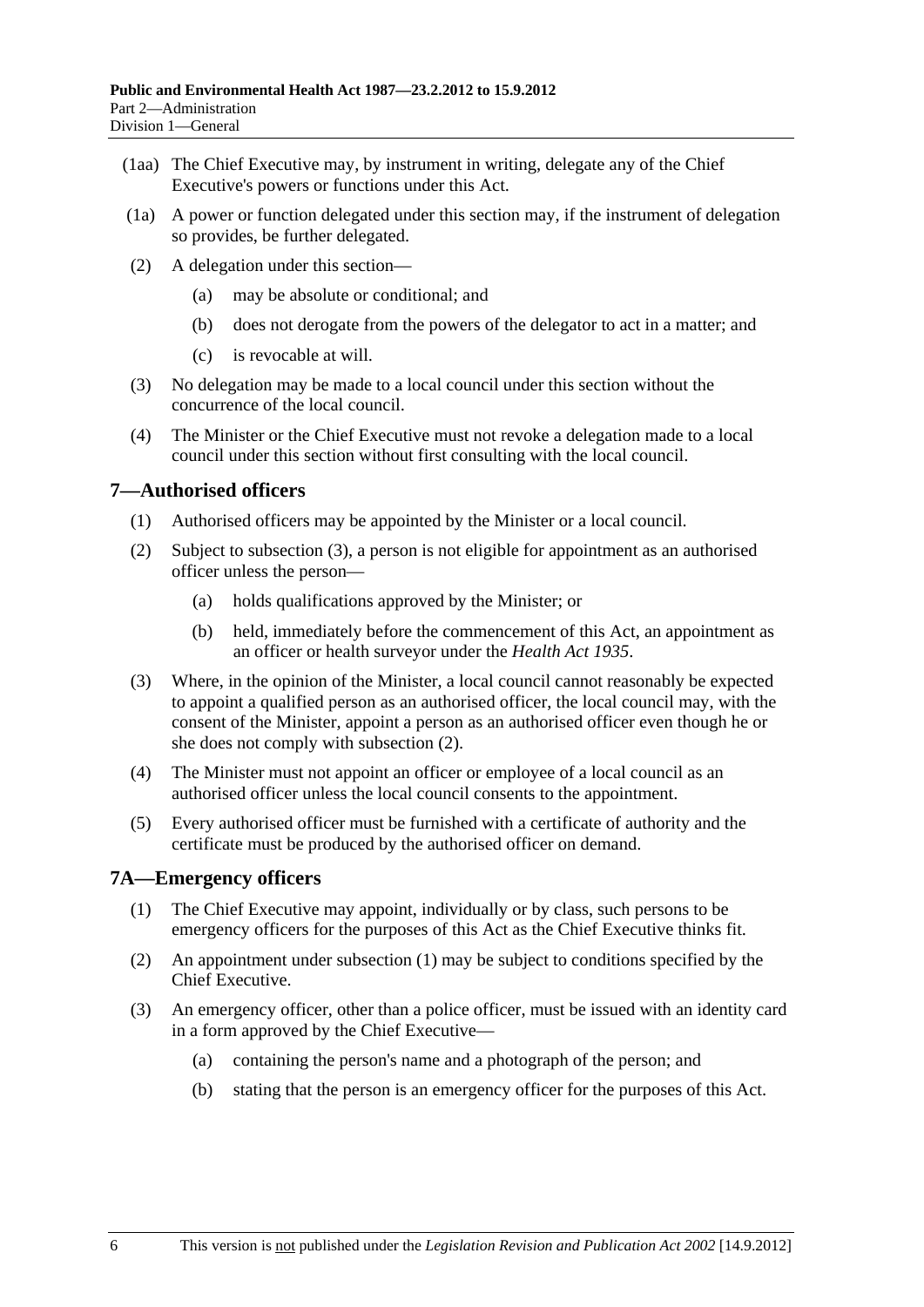- <span id="page-6-0"></span> (4) An emergency officer must, at the request of a person in relation to whom the officer intends to exercise any powers under this Act, produce for the inspection of the person—
	- (a) in the case of an emergency officer who is a police officer and is not in uniform—his or her certificate of authority; or
	- (b) in the case of an emergency officer who is not a police officer—his or her identity card.
- (5) An emergency officer appointed under this Act must, on ceasing to be an emergency officer for any reason, surrender his or her identity card and any insignia or special apparel or equipment issued to the emergency officer for the purposes of this Act to the Chief Executive or a person nominated by the Chief Executive.

Penalty: Division 8 fine.

## **Division 3—Enforcement of proper standards**

## **12A—Powers and duties of relevant authorities**

- (1) It is the duty of the Minister—
	- (a) to promote proper standards of public and environmental health in the State generally; and
	- (b) without derogating from the powers of a local council under this Act (but subject to this section), to take adequate measures to ensure that the provisions of this Act are observed within the State.
- (2) Subject to this section, it is the duty of a local council—
	- (a) to promote proper standards of public and environmental health in its area; and
	- (b) to take adequate measures to ensure that the provisions of [Part 3](#page-7-0) are observed in its area; and
	- (c) to take reasonable steps—
		- (i) to prevent the occurrence and spread of notifiable diseases within its area; and
		- (ii) to prevent any infestation or spread of vermin, rodents or other pests within its area.
- (3) If, in the opinion of the Council, a local council has failed to discharge its duty under this section, the Council must consult with the local council in relation to the matter.
- (4) If, after taking action to comply with [subsection \(3\)](#page-6-0), the Council considers that the matter remains unresolved, the Council may take such action as appears appropriate.
- (5) Without limiting the generality of [subsection \(4\),](#page-6-0) the Council may, by notice in the Gazette, withdraw powers from a local council and transfer them to the Minister.
- (6) Before taking action under [subsection \(5\)](#page-6-0)
	- (a) the Council must, by notice in writing—
		- (i) inform the local council of its proposed course of action (setting out the grounds on which that action is proposed); and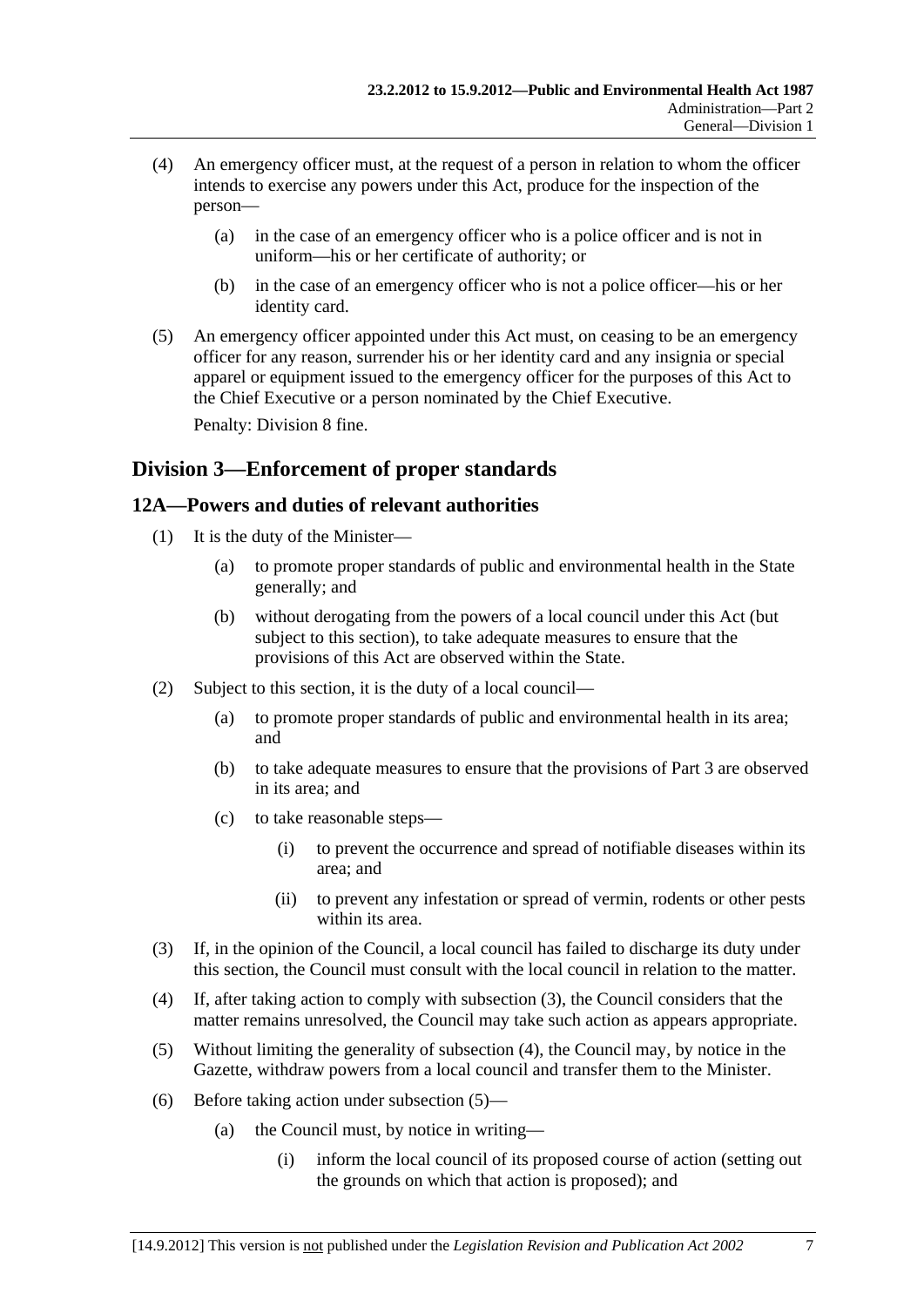- (ii) invite the local council to make written submissions in relation to the matter; and
- <span id="page-7-0"></span> (b) if the local council so requests in written submissions to the Council—the Council must discuss the matter with a delegation representing the local council.
- (7) The Council must, as soon as is reasonably practicable after publishing a notice under [subsection \(5\),](#page-6-0) furnish the local council with written reasons for its decision.
- (8) The Minister may recover as a debt costs and expenses reasonably incurred in exercising powers transferred under [subsection \(5\)](#page-6-0) from the local council from which the powers are withdrawn.
- (9) The Council may, by subsequent notice in the Gazette, revoke a notice under [subsection \(5\).](#page-6-0)
- (10) The Minister may agree to discharge on behalf of a local council any part of its duty under [subsection \(2\).](#page-6-0)
- (11) An agreement under [subsection \(10\)](#page-7-0) may be made subject to conditions and limitations.
- (12) Where the Minister enters into an agreement under [subsection \(10\)](#page-7-0), the Minister is, to the extent contemplated by the agreement, vested with the powers of the local council in respect of which the agreement is made.
- (13) A breach of duty under this section does not give rise to any civil liability.

# **Part 3—Protection of public health**

## **Division 2—Provisions relating to sanitation, drainage etc**

### **15—Prevention of insanitary conditions on premises**

- (1) If premises are in an insanitary condition, the authority may, by notice in writing, require an owner of the premises or any other person who is apparently responsible for causing the insanitary condition or allowing the insanitary condition to occur—
	- (a) to take specified action to improve the condition of the premises; or
	- (b) to desist from a specified activity to which the condition of the premises is apparently attributable.
- (2) If residential premises are, by reason of their insanitary condition, unfit for human habitation, the authority may include in a notice under [subsection \(1\),](#page-7-0) a direction that, after a date specified in the notice, the premises must not be occupied until—
	- (a) specified action to render the premises fit for human habitation has been taken; and
	- (b) the authority is satisfied that the premises are fit for human habitation.
- (3) A person to whom a notice under [subsection \(1\)](#page-7-0) is addressed shall not, without reasonable excuse, fail to comply with the notice.

Penalty: Division 5 fine.

Expiation fee: Division 6 fee.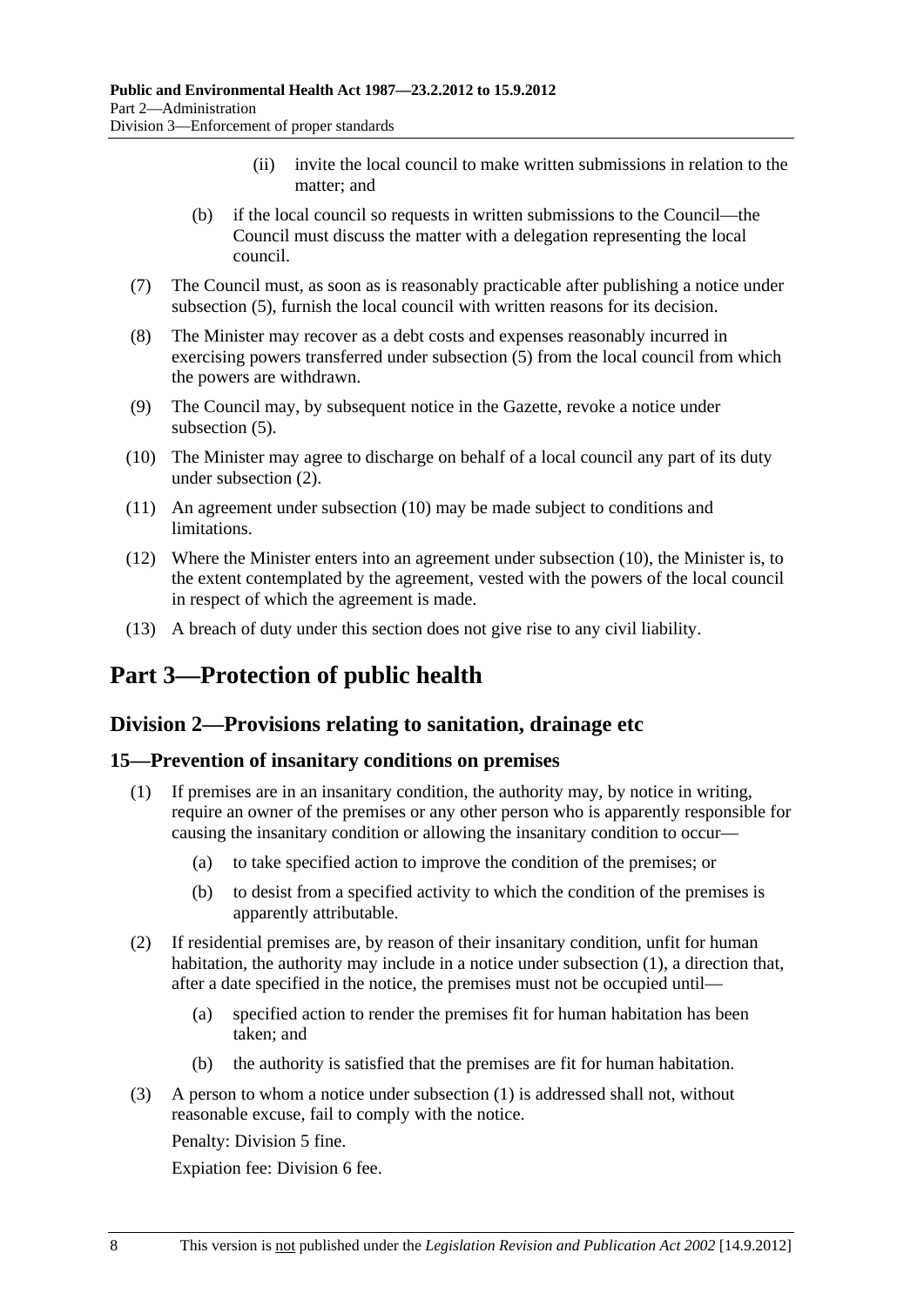- <span id="page-8-0"></span> (4) Where a notice under [subsection \(1\)](#page-7-0) includes a direction under [subsection \(2\),](#page-7-0) the authority must have a copy of the notice affixed to a conspicuous part of the premises to which it relates.
- (5) A person shall not, knowing that a direction exists under [subsection \(2\),](#page-7-0) occupy premises in contravention of that direction.

Penalty: Division 6 fine.

Expiation fee: Division 7 fee.

 (6) The authority may, by further notice in writing, vary or revoke a notice given under this section.

## **16—Offence in relation to insanitary conditions on premises**

 (1) If premises are in an insanitary condition, any person who is responsible for causing the condition or allowing the condition to occur is guilty of an offence.

Penalty: Division 5 fine.

Expiation fee: Division 6 fee.

 (2) It is a defence to a charge for an offence against [subsection \(1\)](#page-8-0) to prove that there is a reasonable excuse for the condition of the premises.

## **17—Control of offensive activities**

- (1) If an activity—
	- (a) gives rise to a risk to health; or
	- (b) results in the emission of offensive material or odours,

the authority may, by notice in writing to the person responsible for the activity, require that person to desist from the activity or to observe requirements stipulated in the notice in relation to the carrying on of the activity.

 (2) A person who, without reasonable excuse, fails to comply with a notice under [subsection \(1\)](#page-8-0) is guilty of an offence.

Penalty: Division 5 fine.

Expiation fee: Division 6 fee.

### **18—Discharge of wastes in a public place**

- (1) A person who discharges waste into a public place is guilty of an offence. Penalty: Division 3 fine.
- (2) A person who, without lawful permission, discharges waste into premises of which he or she is not an owner is guilty of an offence.

Penalty: Division 3 fine.

- (3) The authority may, by notice in writing, require the owner to take specified action (immediately or within a period specified in the notice)—
	- (a) to prevent the discharge or potential discharge of waste from those premises into a public place or other premises; or
	- (b) to remove waste discharged by the owner into a public place or other premises.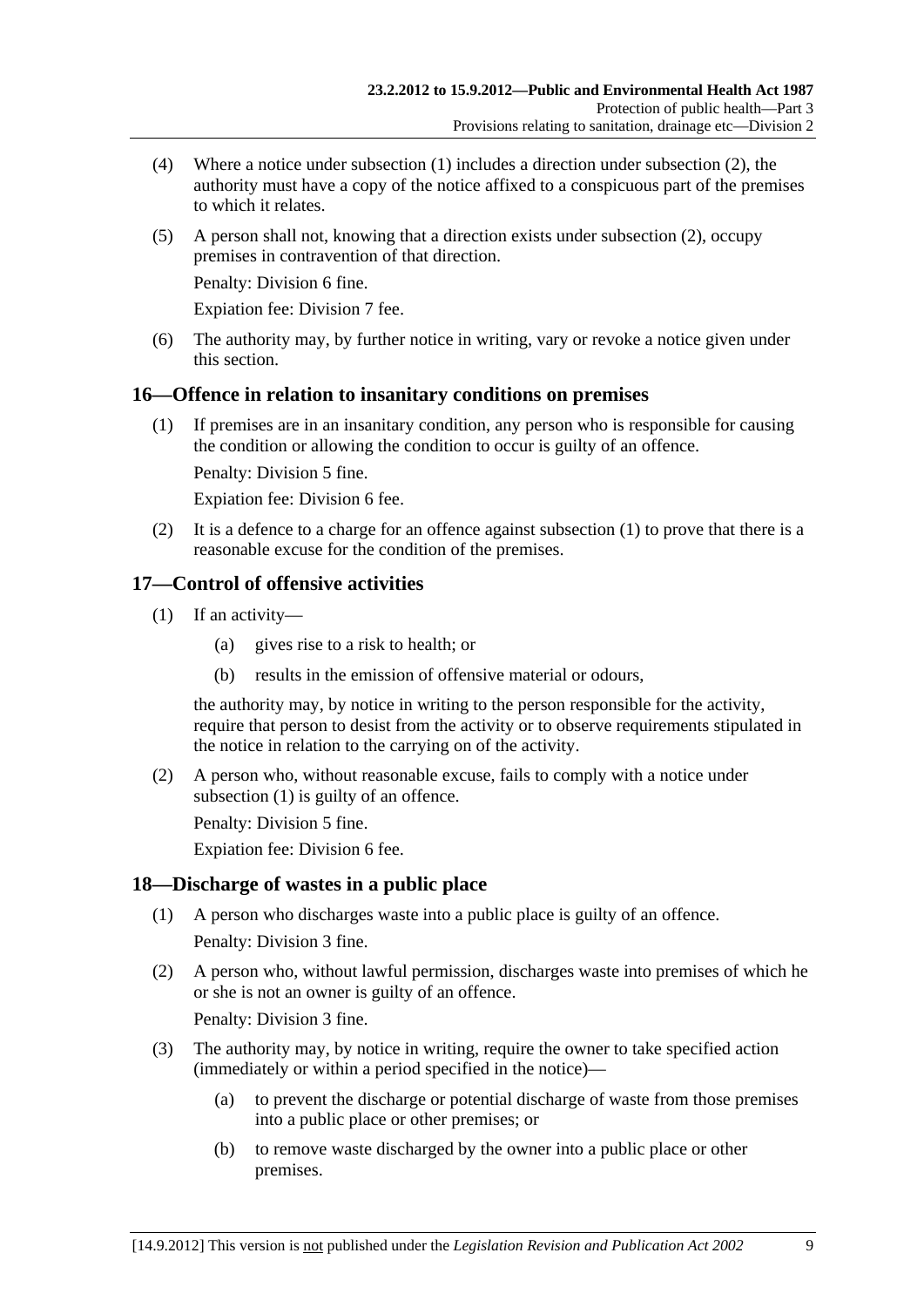<span id="page-9-0"></span> (4) A person to whom a notice under [subsection \(3\)](#page-8-0) is addressed shall not, without reasonable excuse, fail to comply with the notice.

Penalty: Division 3 fine.

Expiation fee: Division 6 fee.

 (5) The authority may, by further notice in writing, vary or revoke a notice given under this section.

### **19—Private thoroughfare**

 (1) The owner of a private thoroughfare shall keep the thoroughfare clean and free of refuse.

Penalty: Division 6 fine.

Expiation fee: Division 7 fee.

- (2) Where the owner of a private thoroughfare fails to comply with [subsection \(1\)](#page-9-0), the authority may, by notice in writing, require the owner to take specified action to remedy the default within such time as the authority allows in the notice.
- (3) A person to whom a notice under [subsection \(2\)](#page-9-0) is addressed shall not, without reasonable excuse, fail to comply with the notice.

Penalty: Division 6 fine.

Expiation fee: Division 7 fee.

- (4) The authority may, by further notice in writing, vary or revoke a notice given under this section.
- (5) In this section—

*private thoroughfare* means a private street, road, lane, footway, alley, court or thoroughfare that the public is allowed to use.

### **20—Provision of adequate sanitation**

- (1) Where the authority is of the opinion that premises have inadequate facilities for sanitation or personal hygiene, the authority may, by notice in writing, require an owner of the premises to take such action as the authority thinks necessary, and specifies in the notice, to provide adequate facilities within such time, and in such manner, as is specified in the notice.
- (2) A person to whom a notice under [subsection \(1\)](#page-9-0) is addressed shall not, without reasonable excuse, fail to comply with the notice.

Penalty: Division 6 fine.

Expiation fee: Division 7 fee.

- (3) The authority may, by further notice in writing, vary or revoke a notice given under this section.
- (4) The owner of a building that is used as a place of public assembly shall keep the building clean and properly ventilated.

Penalty: Division 6 fine.

Expiation fee: Division 7 fee.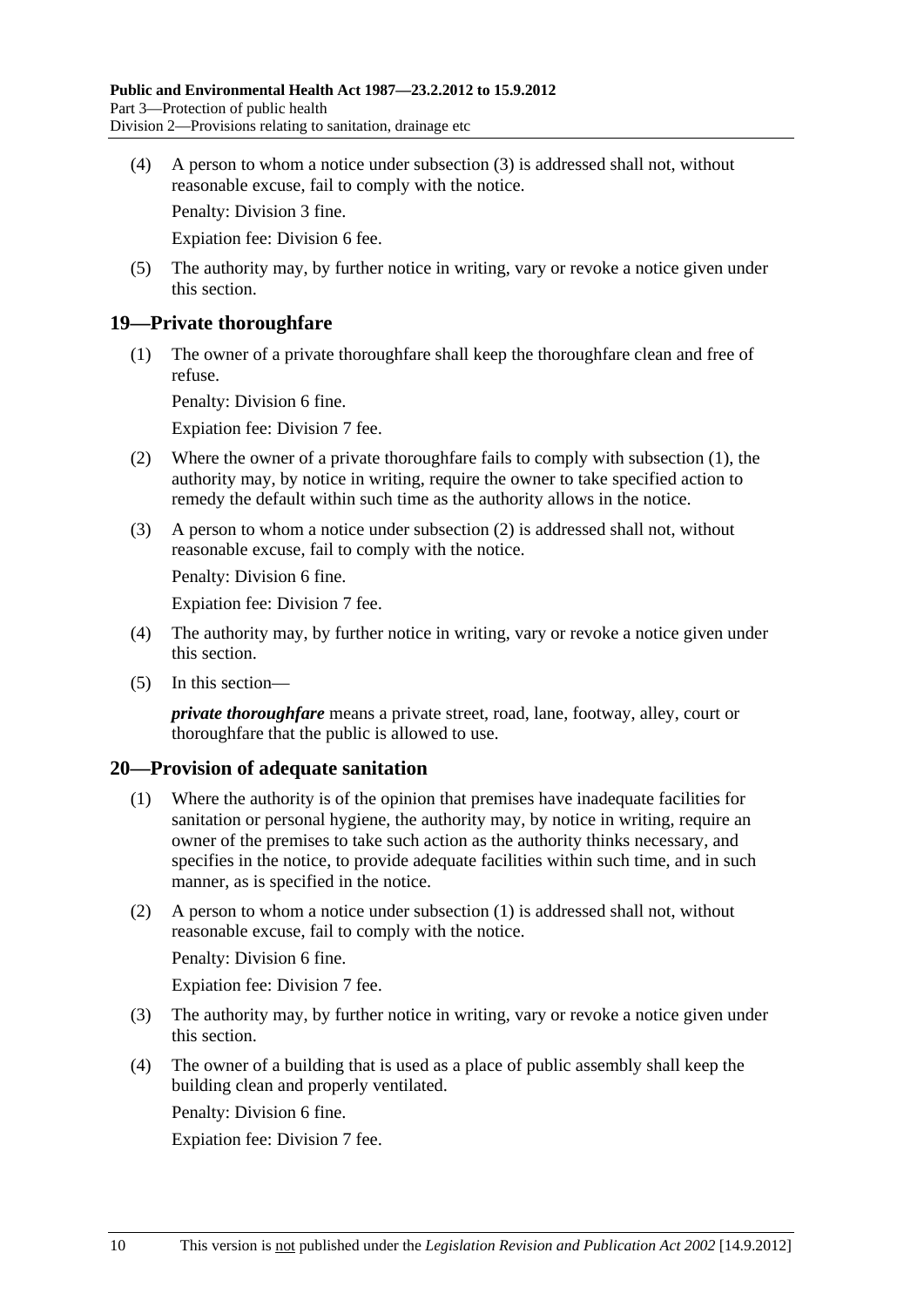# <span id="page-10-0"></span>**Division 3—Protection of water supplies**

### **21—Pollution of water**

(1) A person who pollutes a water supply is guilty of an offence.

Penalty: Division 1 fine.

- (2) If the authority is of the opinion that a water supply may become polluted in consequence of a particular activity, the authority may, by notice in writing addressed to the person responsible for the activity, require the person—
	- (a) to take specified action to prevent pollution of the water supply within such time as the authority specifies in the notice; or
	- (b) to desist from the activity.
- (3) A person to whom a notice under [subsection \(2\)](#page-10-0) is addressed shall not, without reasonable excuse, fail to comply with the notice.

Penalty: Division 1 fine.

- (4) The authority may, by further notice in writing, vary or revoke a notice given under this section.
- (5) This section does not apply to, or in relation to—
	- (a) the pollution of water supply that is authorised by or under the *[Water](http://www.legislation.sa.gov.au/index.aspx?action=legref&type=act&legtitle=Water%20Resources%20Act%201990)  [Resources Act 1990](http://www.legislation.sa.gov.au/index.aspx?action=legref&type=act&legtitle=Water%20Resources%20Act%201990)*;
	- (b) a person in relation to the pollution of a water supply if that person is exempted by or under the *[Water Resources Act 1990](http://www.legislation.sa.gov.au/index.aspx?action=legref&type=act&legtitle=Water%20Resources%20Act%201990)* from the operation of Division 2 of Part 5 of that Act in relation to the pollution of that water supply;
	- (c) the pollution of a water supply if the pollution does not constitute an offence under the *[Water Resources Act 1990](http://www.legislation.sa.gov.au/index.aspx?action=legref&type=act&legtitle=Water%20Resources%20Act%201990)* because of a regulation under that Act declaring that the Act, or a particular provision of the Act, does not apply to, or in relation to, the water supply.

## **22—Sources of water supply may be closed**

- (1) If the authority is of the opinion that a water supply is polluted and that action is necessary under this subsection to prevent human consumption of the water, it may, by notice published in the Gazette, restrict or prohibit the taking of water from that water supply, or the use of water taken from that water supply, for human consumption.
- (2) A person, knowing that a notice has been given under [subsection \(1\),](#page-10-0) shall not, without reasonable excuse, contravene the notice. Penalty: Division 4 fine.
- (3) The authority may, by further notice in the Gazette, vary or revoke a notice given under this section.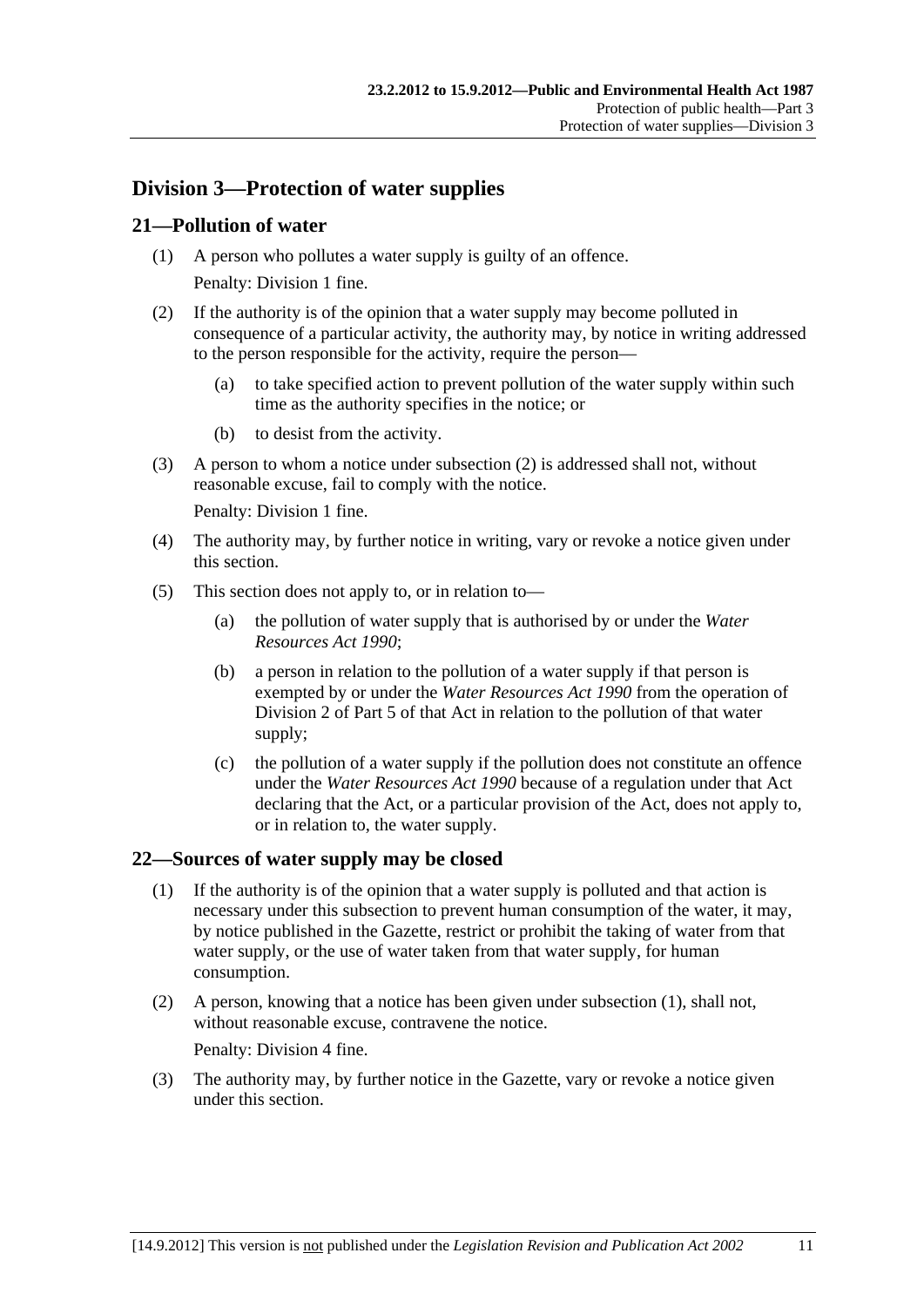# <span id="page-11-0"></span>**Division 4—Action on default, recovery of costs etc**

### **23—Action on default**

- (1) Where the requirements of a notice under this Part are not complied with, the authority may cause the requirements to be carried out.
- (2) A person authorised to do so by the authority may enter premises at any reasonable time for the purposes of carrying out the requirements of a notice, but shall not break into the premises unless authorised to do so by warrant of a justice.
- (3) A justice may issue a warrant under [subsection \(2\)](#page-11-0) if satisfied, by affidavit or other sworn evidence, that the warrant is reasonably required in the circumstances of the case.
- (4) The authority may recover the costs and expenses reasonably incurred in exercising the powers under [subsection \(1\)](#page-11-0) from the person who failed to comply with the notice, as a debt.
- (5) Any costs and expenses reasonably incurred in exercising powers under [subsection \(1\)](#page-11-0)  in respect of land will be a charge against the land and may be recovered as if they were rates in arrear.

## **24—Recovery of costs by one person from another**

Where—

- (a) a person is required by a notice under this Part to take any action; and
- (b) the circumstances out of which the requirement arose are attributable to the act or default of another,

the person may recover the amount of the costs and expenses reasonably incurred in complying with the notice from that other person as a debt.

# **Division 5—Appeals**

### **25—Grounds for, and manner of, appeal**

- (1) A person may appeal against a requirement imposed under this Part.
- (2) An appeal under this section lies to the Council and must be instituted by a written notice of appeal setting out, in detail, the grounds of appeal.
- (3) An appeal must be instituted within 14 days of the requirement being imposed under this Part unless the Council, in its discretion, allows an extension of time for instituting the appeal.
- (4) Subject to a determination by the Council to the contrary in relation to a particular appeal, where an appeal has been instituted, the requirement appealed against is suspended until the appeal has been determined or withdrawn.
- (5) An appeal under this section is to be conducted as a full review of the matter to which the appeal relates.
- (6) An appeal under this section must be dealt with as expeditiously as possible.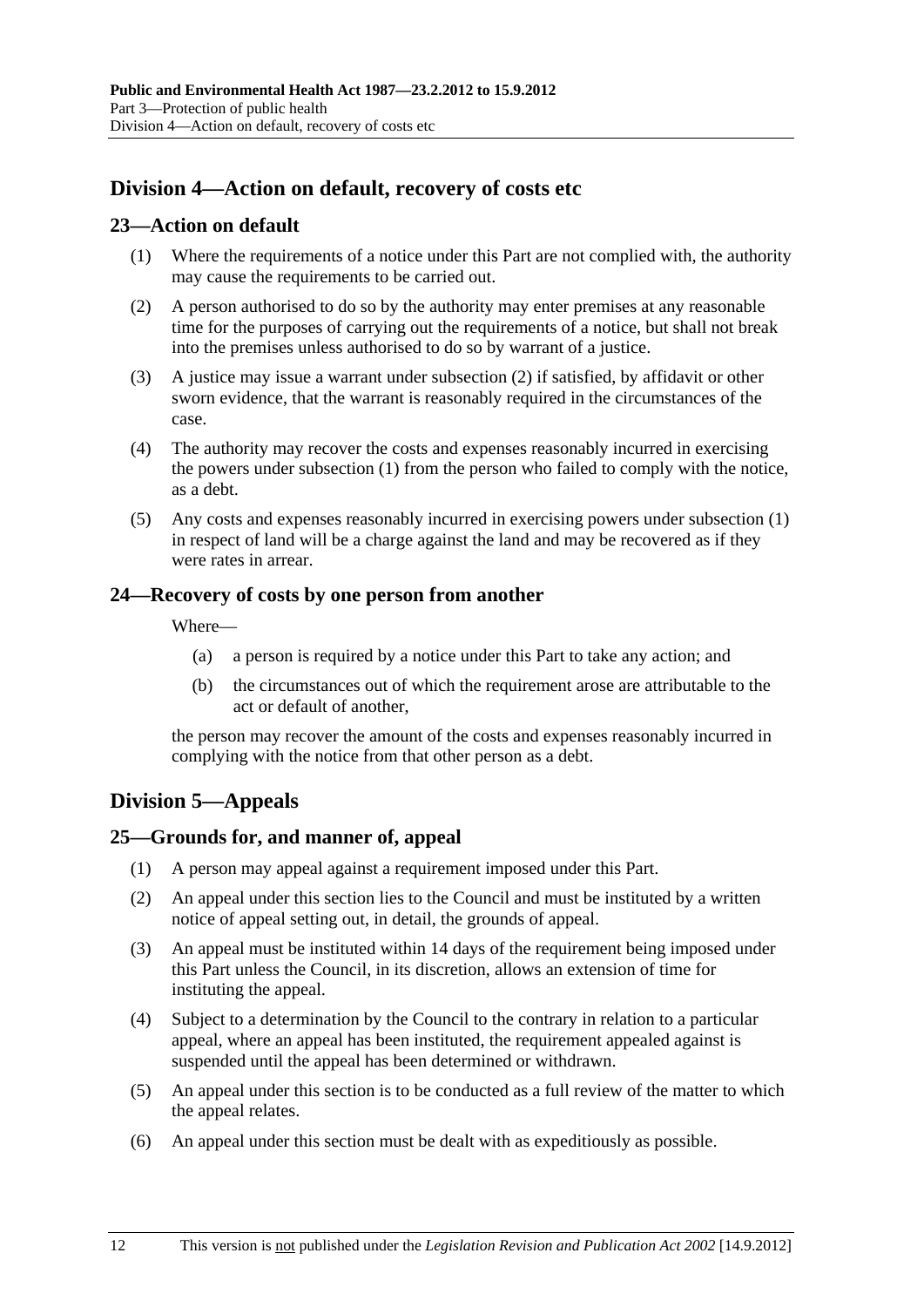### <span id="page-12-0"></span>**26—Constitution of special committee**

- (1) An appeal will be heard and determined by a review committee, constituted by the Council, consisting of—
	- (a) the member of the staff of the Department appointed to the Council (who will preside); and
	- (b) one of the members of the Council who were appointed on the nomination of the Local Government Association of South Australia; and
	- (c) either one of the members of the Council who were appointed on the nomination of the Minister on account of their qualifications and experience in public and environmental health or the member of the Council appointed on the nomination of the Australian Institute of Health Surveyors (South Australian Division).
- (2) A decision in which two members of a review committee concur is a decision of the Council and takes effect without further action by the Council.

### **27—Proceedings of review committee**

- (1) For the purposes of dealing with an appeal, a review committee may adopt such procedures as it thinks appropriate.
- (2) A party is entitled to appear personally or, with leave of the committee, by representative, in proceedings before a review committee.
- (3) A review committee may proceed to determine an appeal in the absence of a party if the party has had notice of the time and place of the proceedings and fails to appear.
- (4) In any proceedings before a review committee, the review committee is not bound by the rules of evidence but may inform itself upon any matter relating to the proceedings in such manner as it thinks fit.

### **28—Determination of an appeal**

Upon hearing an appeal, a review committee may—

- (a) revoke the requirement appealed against and, where appropriate, discharge any notice given to the appellant;
- (b) substitute any requirement or notice that could have been made or given in the first instance;
- (c) dismiss the appeal;
- (d) refer the matter back to the authority for re-consideration;
- (e) make an order for costs;
- (f) make any ancillary order that the committee thinks fit.

### **29—Further appeal**

- (1) A right of appeal exists to the Administrative and Disciplinary Division of the District Court against a decision of the Council under this Division.
- (1a) An appeal must be instituted within 14 days of the decision of the Council.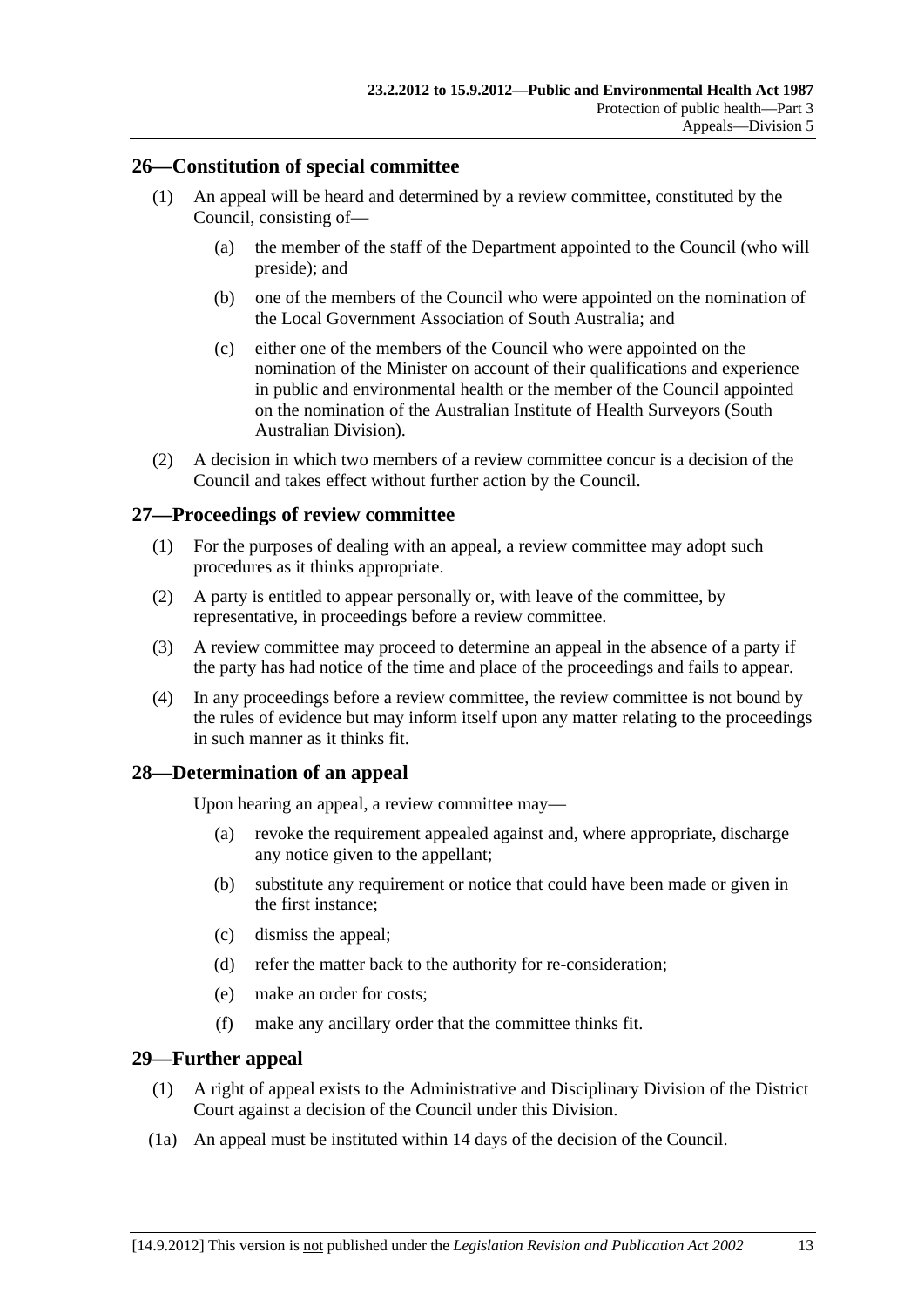# <span id="page-13-0"></span>**Part 4—Notifiable diseases and the prevention of infection**

## **Division 1—Notification of diseases**

### **30—Notification**

- (1) Where a medical practitioner or person of a class prescribed by regulation suspects that a person is suffering from or has died from a notifiable disease, the medical practitioner or person of a prescribed class—
	- (a) shall as soon as practicable and, in any event, within three days of forming that suspicion, report the case to the Department; and
	- (b) shall furnish the Department with such further information as the Department may require.

Penalty: Division 7 fine.

Expiation fee: Division 8 fee.

- (2) A report under [subsection \(1\)](#page-13-0)
	- (a) must be made in a manner and form determined by the Department; and
	- (b) must be accompanied by the required information.
- (3) On the receipt of a report under [subsection \(1\)](#page-13-0) that relates to a person in a local government area, the Department must, where there is an immediate threat to public health in the area, immediately communicate the contents of the report to the local council for the area.
- (4) A medical practitioner (other than a person of a class prescribed by regulation) who suspects that a person is suffering from a notifiable disease is not required to make a report under [subsection \(1\)](#page-13-0) with respect to that case if the practitioner knows or reasonably believes that a report has already been made to the Department by another medical practitioner who is or who has been responsible for the treatment of that person.
- (5) A medical practitioner or person of a class prescribed by regulation who makes a report to the Department in accordance with this section is, subject to any prescribed exception, entitled to be paid the prescribed fee.
- (6) No civil liability arises from a statement made honestly and without malice in a report under this section.

### **Division 2—Examination and treatment of diseases**

### **31—Power of Chief Executive to require a person to undergo an examination**

 (1) Where the Chief Executive has reasonable grounds to suspect that a person is or may be suffering from a controlled notifiable disease, the Chief Executive may, by notice in writing addressed to the person, require the person to present himself or herself for examination by a medical practitioner at such time and place as is specified in the notice.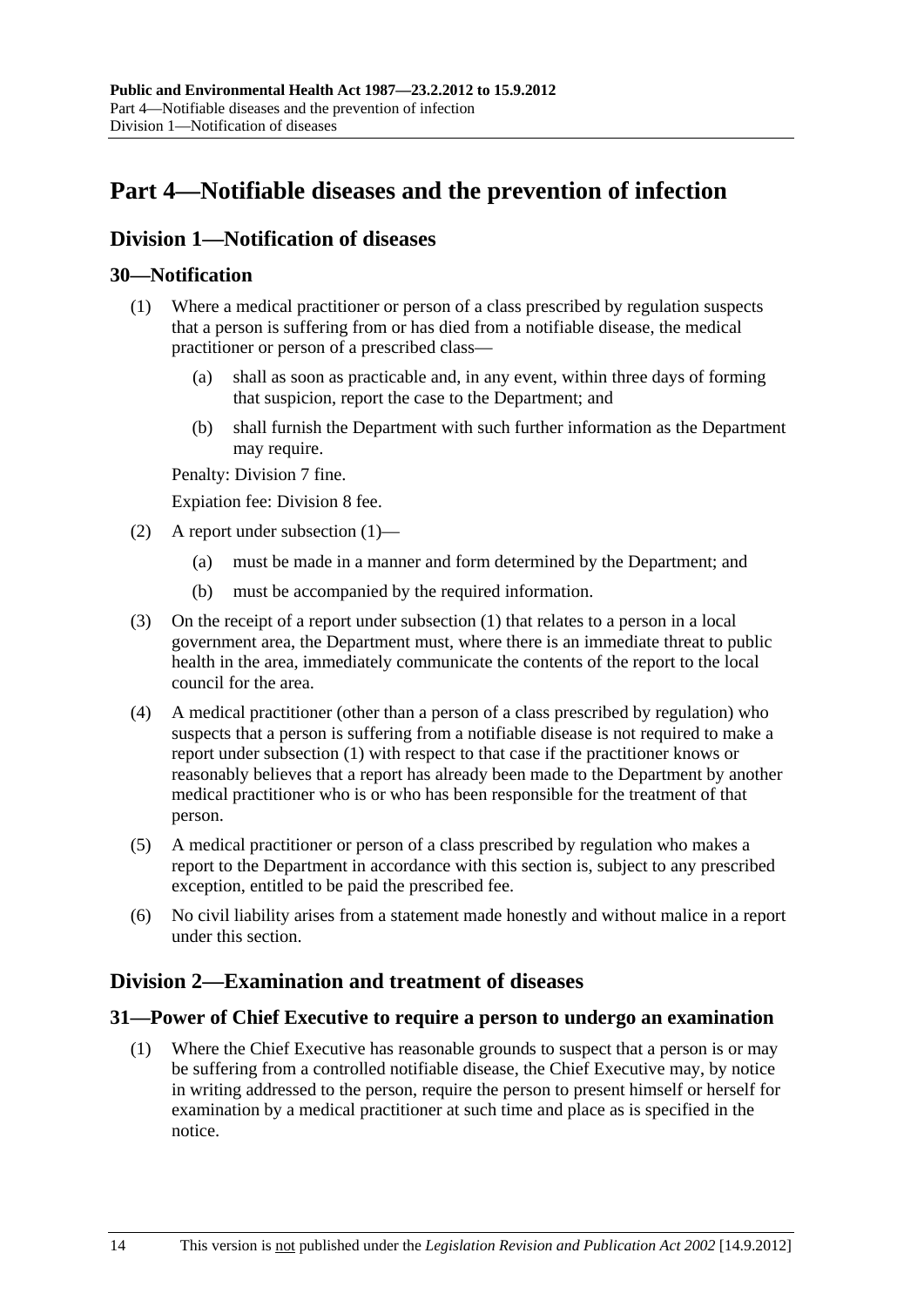- <span id="page-14-0"></span> (2) If a person who has been served with a notice under [subsection \(1\)](#page-13-0) fails to comply with the notice, a magistrate may issue a warrant for the apprehension and examination of that person.
- (3) Reasonable force may be exercised in the execution of a warrant under [subsection \(2\).](#page-14-0)
- (4) A person apprehended in pursuance of a warrant may be detained for a period not exceeding 48 hours for the purpose of examination.
- (5) Where—
	- (a) a person is examined pursuant to this section; and
	- (b) the examination discloses that the person is not suffering from a controlled notifiable disease,

the person is entitled to reasonable compensation from the Department for costs and expenses directly incurred by the person in attending for the examination.

(6) Compensation payable under [subsection \(5\)](#page-14-0) may be recovered as a debt.

## **32—Power of Chief Executive, in the interests of public health, to detain persons suffering from diseases**

- (1) Where—
	- (a) a medical practitioner has certified that a person is suffering from a controlled notifiable disease; and
	- (b) the Chief Executive is of the opinion that in the interests of public health the person should be kept at a suitable place of quarantine,

a magistrate may, on the application of the Chief Executive, issue a warrant for the detention of the person at a suitable place of quarantine.

- (2) An application for a warrant under [subsection \(1\)](#page-14-0) may, in an emergency, be made by telephone.
- (3) A person held in detention under [subsection \(1\)](#page-14-0) must be given a notice setting out the reason for his or her detention and such other information as may be prescribed.
- (4) A person may not be held in detention under [subsection \(1\)](#page-14-0) for more than 72 hours unless—
	- (a) the Chief Executive applies to a magistrate for an extension of the period of detention; and
	- (b) the magistrate, after considering any representations made by or on behalf of the person under detention, extends the period of detention.
- (5) Subject to [subsection \(6\),](#page-14-0) a person must not be detained under this section for more than six months.
- (6) A person may be detained for more than six months on the authorisation of a Supreme Court judge.
- (7) A person who is being detained pursuant to the decision of a magistrate under [subsection \(4\)](#page-14-0) or the authorisation of a Supreme Court judge under [subsection \(6\)](#page-14-0) must be examined by a medical practitioner at intervals not exceeding—
	- (a) four weeks; or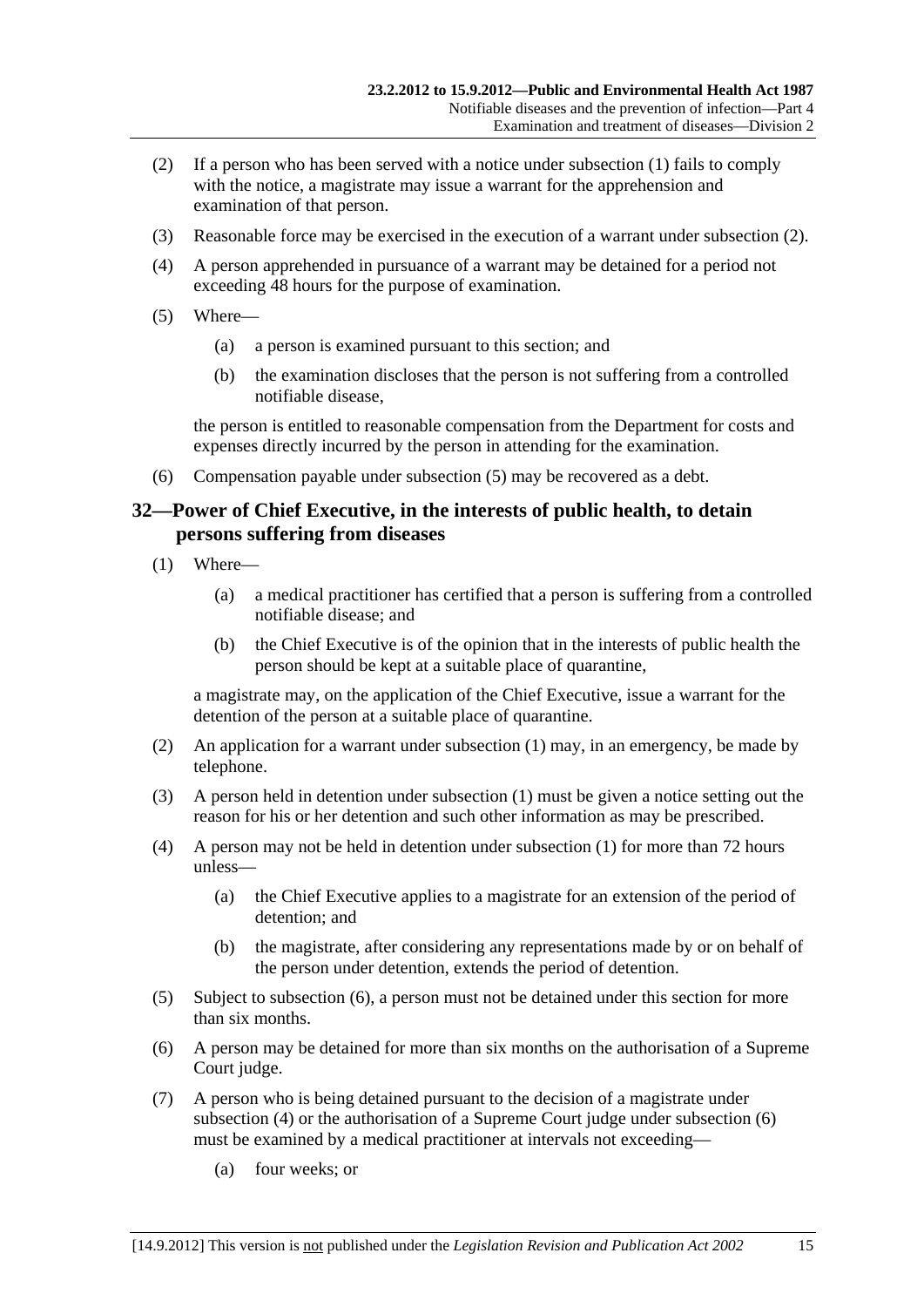- <span id="page-15-0"></span> (b) such shorter period or periods as the magistrate or judge may determine having regard to the nature of the particular notifiable disease and the extent of the infection.
- (8) An examination under [subsection \(7\)](#page-14-0) is not to proceed if the person objects to being examined.

## **33—Power of Chief Executive to give directions to persons suffering from diseases**

- (1) Where—
	- (a) a medical practitioner has certified that a person is suffering from a controlled notifiable disease; and
	- (b) the Chief Executive is of the opinion that the person should take or refrain from certain action to prevent the risk of infection spreading to others,

the Chief Executive may, by notice in writing, give appropriate directions to the person.

- (2) The directions that may be given to a person under [subsection \(1\)](#page-15-0) include—
	- (a) a direction that the person reside at a specified place;
	- (b) a direction that the person place himself or herself under the supervision of a member of the staff of the Department or a medical practitioner nominated by the Chief Executive and obey the reasonable directions of that person;
	- (c) a direction that the person submit himself or herself to examination by a medical practitioner at such intervals as the Chief Executive may require;
	- (d) a direction that the person refrain from performing specified work or any work other than specified work;
	- (e) such other directions as to the person's conduct or supervision that the Chief Executive considers should apply in order to prevent the spread of infection.
- (3) A person to whom a direction is given under this section may apply to a magistrate for a review of the direction.
- (4) On a review under [subsection \(3\),](#page-15-0) the magistrate may—
	- (a) confirm, vary or quash the direction;
	- (b) make any further or other direction.
- (5) A person who, without reasonable excuse, contravenes or fails to comply with a direction under this section is guilty of an offence.

Penalty: Division 5 fine.

Expiation fee: Division 6 fee.

- (6) If a person fails to comply with a direction under this section, a magistrate may issue a warrant for the apprehension of that person.
- (7) A person apprehended in pursuance of a warrant must be brought as soon as practicable before the magistrate who may—
	- (a) add to, or vary, the directions; or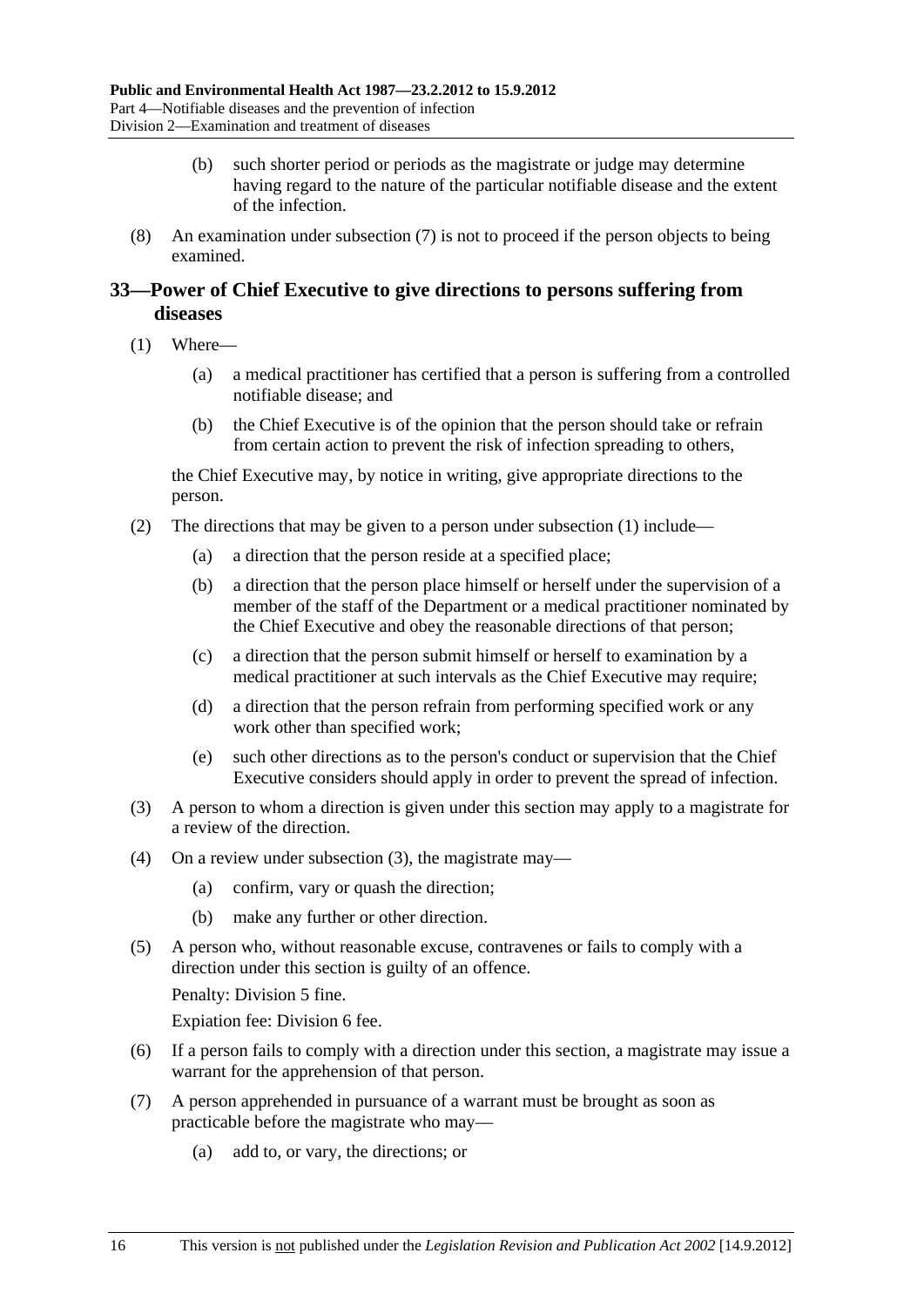(b) issue a warrant for the detention of the person under this Part in a place of quarantine.

## <span id="page-16-0"></span>**34—Right of appeal against a decision of a magistrate**

- (1) A right of appeal exists to the Supreme Court (constituted of a single judge) against a decision of a magistrate under this Division.
- (2) On an appeal, the Supreme Court may—
	- (a) vary or quash the magistrate's decision;
	- (b) make any order that the justice of the case may require.

# **Division 3—Control and prevention of infection**

### **35—Reporting to local councils**

The Department—

- (a) shall, on a monthly basis, provide each local council with a report on the occurrence of notifiable diseases in its area and any problems caused by such diseases that may exist in the area; and
- (b) shall inform a local council of the occurrence of any notifiable disease in its area that constitutes, or may constitute, a threat to public health.

## **36—Action to prevent the spread of infection**

- (1) Where there is danger to public health from the possible spread of a notifiable disease, the Chief Executive or an authorised officer authorised by the Chief Executive for the purposes of this section may give directions and take such action as may be appropriate to avert that danger.
- (2) Without limiting the generality of [subsection \(1\),](#page-16-0) the Chief Executive or authorised officer may—
	- (a) direct that any premises, vehicle or article be cleansed or disinfected;
	- (b) direct the destruction of any article, substance or food;
	- (c) seize any vehicle, article, substance or food;
	- (d) impose areas of quarantine or close premises;
	- (e) restrict movement into and out of any place or premises;
	- (f) take such other action as may be prescribed.
- (3) A person who is given a direction under [subsection \(1\)](#page-16-0) or [\(2\)](#page-16-0) shall not, without reasonable excuse, fail to comply with the direction.

Penalty: Division 5 fine.

Expiation fee: Division 6 fee.

- (4) For the purpose of exercising a power under [subsection \(1\)](#page-16-0) or [\(2\),](#page-16-0) an authorised officer may be accompanied by such assistants as may be necessary or desirable in the circumstances.
- (5) Where a person fails to take action in accordance with a direction, the Chief Executive or an authorised officer may take that action or cause it to be taken.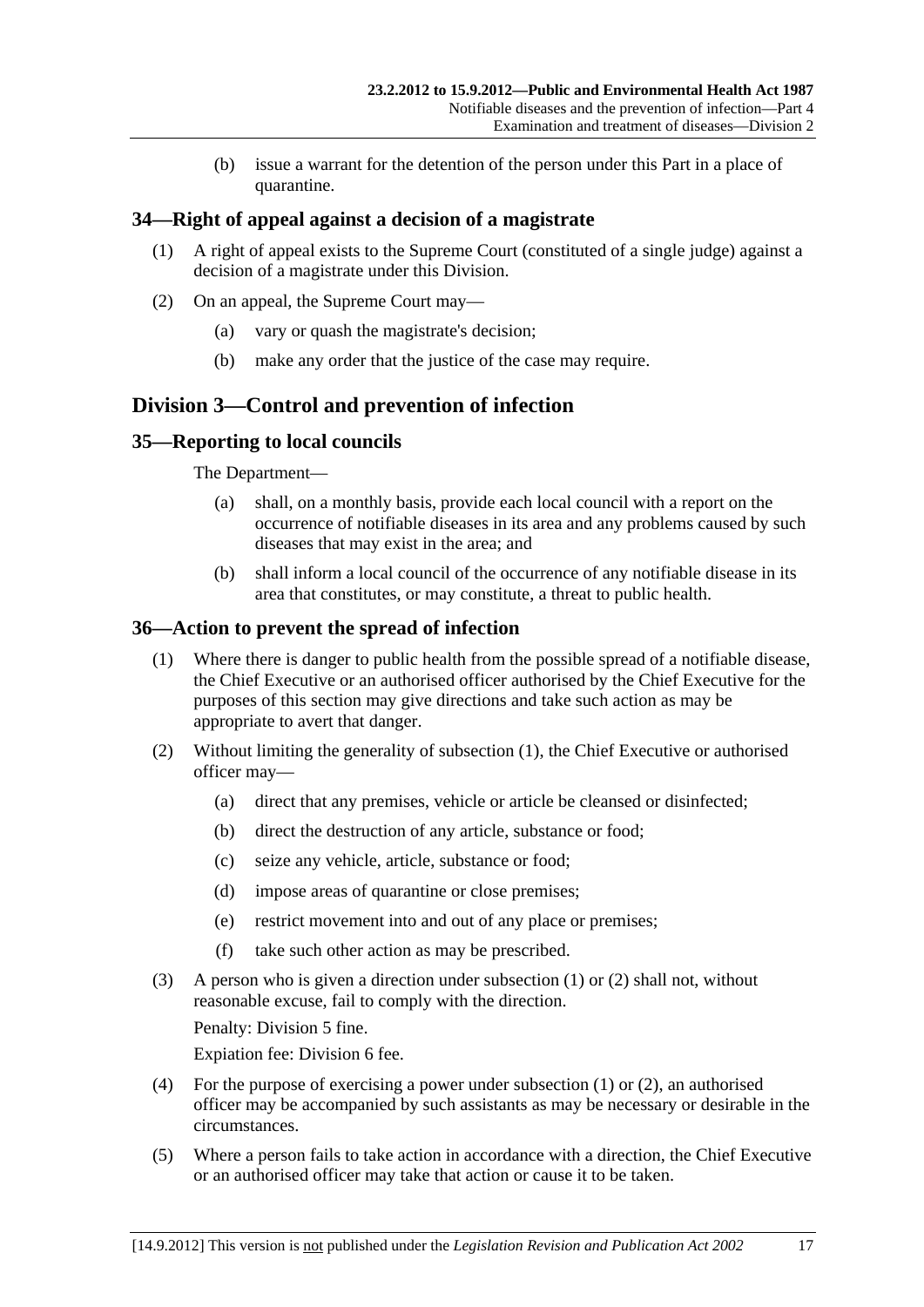- <span id="page-17-0"></span> (6) The Crown may recover as a debt costs and expenses reasonably incurred in exercising powers under [subsection \(5\)](#page-16-0) from the person who failed to take the required action.
- (7) For the purpose of exercising any power under this section, a person authorised to do so by the Chief Executive may enter premises at any reasonable time, but shall not break into the premises unless authorised to do so by warrant of a justice.
- (8) A justice may issue a warrant under [subsection \(7\)](#page-17-0) if satisfied, by affidavit or other sworn evidence, that the warrant is reasonably required in the circumstances of the case.
- (9) Where the Chief Executive informs a local council of the occurrence of a notifiable disease in its area that constitutes a threat to public health, the local council must take such action as is reasonably open to the local council to assist in preventing the spread of that disease.

### **37—Person infected with disease must prevent transmission to others**

 (1) A person infected with a controlled notifiable disease shall take all reasonable measures to prevent transmission of the disease to others.

Penalty: Division 3 fine.

# **Part 4A—Management of emergencies**

## **37A—Public health incidents**

- (1) If it appears to the Chief Executive that the nature or scale of an emergency that has occurred, is occurring or is about to occur, is such that it should be declared to be a public health incident, the Chief Executive may, with the approval of the Minister, declare the emergency to be a public health incident.
- (2) A declaration under this section—
	- (a) may be made orally (but if made orally must, as soon as is reasonably practicable, be reduced to writing and a copy provided to the Minister); and
	- (b) subject to this section, remains in force while response operations are being carried out in relation to the emergency (but not for a period exceeding 12 hours).
- (3) The Chief Executive may, at any time, revoke a declaration under this section.

### **37B—Public health emergencies**

- (1) If it appears to the Chief Executive that an emergency has occurred, is occurring or is about to occur, the Chief Executive may, with the approval of the Minister, declare the emergency to be a public health emergency (whether or not the emergency has previously been declared to be a public health incident under [section 37A\)](#page-17-0).
- (2) A declaration under this section—
	- (a) must be in writing and published in a manner and form determined by the Minister; and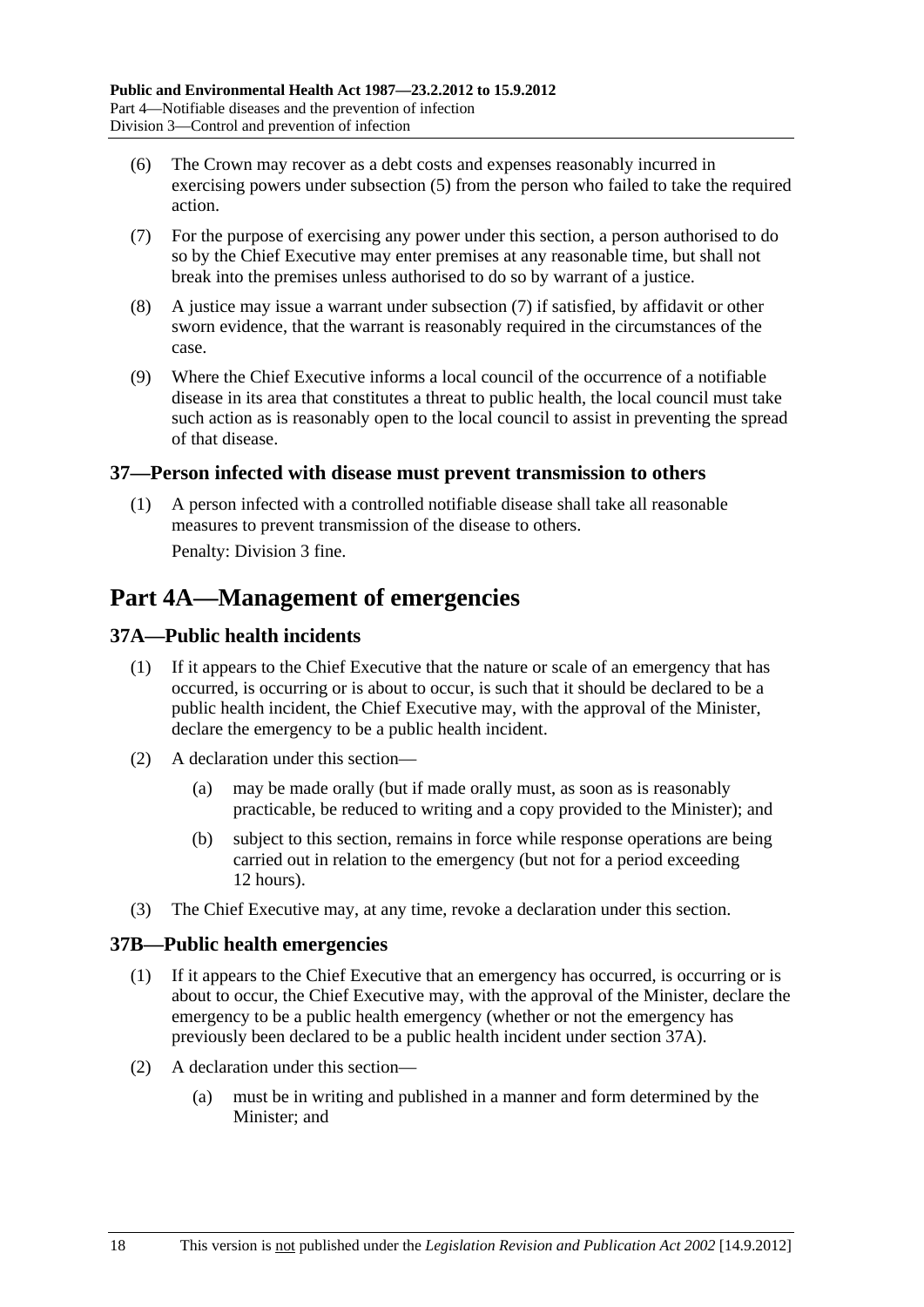- <span id="page-18-0"></span> (b) remains in force for a period specified in the declaration (which must not exceed 14 days) and for such further periods (which may be of any length) as may be approved by the Governor.
- (3) The Chief Executive may, at any time, revoke a declaration under this section.

## **37C—Making and revocation of declarations**

- (1) The Public Health Emergency Management Plan may contain guidelines setting out circumstances in which an emergency should be declared to be a public health incident or to be a public health emergency.
- (2) Before making a declaration under this Part, the Chief Executive must consult with—
	- (a) the Chief Medical Officer; and
	- (b) the State Co-ordinator.
- (3) The Chief Executive must revoke a declaration under this Part at the request of the State Co-ordinator.

### **37D—Powers and functions of Chief Executive**

- (1) On the declaration of a public health incident or public health emergency, and while that declaration remains in force, the Chief Executive must take any necessary action to implement the Public Health Emergency Management Plan and cause such response and recovery operations to be carried out as he or she thinks appropriate.
- (2) The Chief Executive must provide information relating to a public health incident or public health emergency to the State Co-ordinator in accordance with any requirements of the State Co-ordinator.

## **37E—Application of Emergency Management Act**

- (1) On the declaration of a public health incident or public health emergency, the following provisions of the *[Emergency Management Act 2004](http://www.legislation.sa.gov.au/index.aspx?action=legref&type=act&legtitle=Emergency%20Management%20Act%202004)* apply in relation to the emergency as if those provisions formed part of this Act but subject to the modifications specified in [subsection \(2\)](#page-18-0) and any other prescribed modifications:
	- (a) Part 4 Division 4 (Powers that may be exercised in relation to declared emergencies) except section 25(1) and (2)(n);
	- (b) Part 4 Division 5 (Recovery operations);
	- (c) Part 5 (Offences);
	- (d) Part 6 (Miscellaneous) except sections 37 and 38;
	- (e) definitions in section 3 of terms used in the above provisions.
- (2) The provisions of the *[Emergency Management Act 2004](http://www.legislation.sa.gov.au/index.aspx?action=legref&type=act&legtitle=Emergency%20Management%20Act%202004)* applied under [subsection \(1\)](#page-18-0)  are modified as follows:
	- (a) a reference to the Minister is to be read as a reference to the Minister responsible for the administration of this Act;
	- (b) a reference to the State Co-ordinator is to be read as a reference to the Chief Executive;
	- (c) a reference to an authorised officer is to be read as a reference to an emergency officer;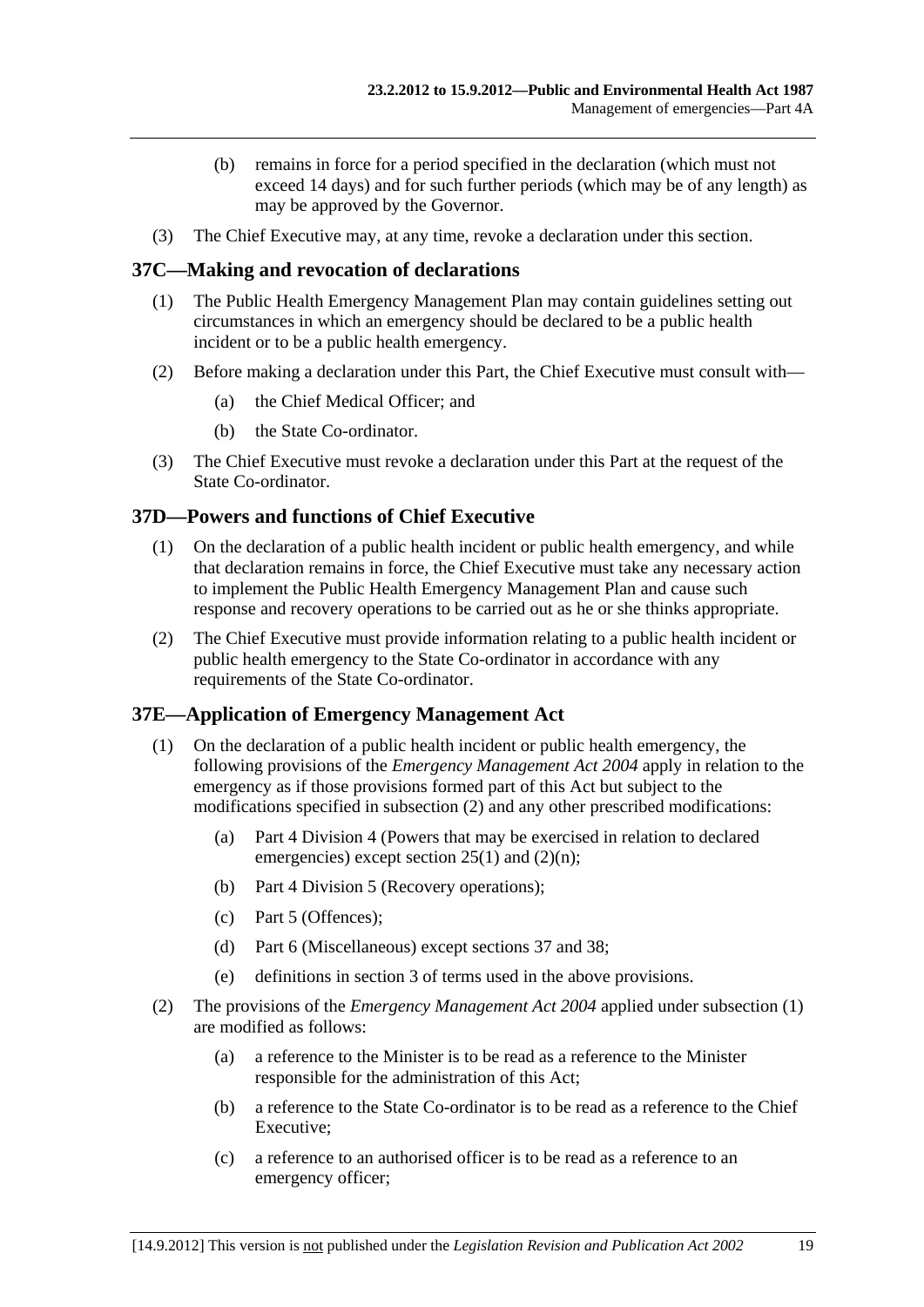- <span id="page-19-0"></span> (d) a reference to the State Emergency Management Plan is to be read as a reference to the Public Health Emergency Management Plan;
- (e) a reference to an identified major incident is to be read as a reference to a public health incident;
- (f) a reference to a major emergency is to be read as a reference to a public health emergency;
- (g) a reference to a declaration is to be read as a reference to a declaration under this Part;
- (h) a reference to this Act (meaning the *[Emergency Management Act 2004](http://www.legislation.sa.gov.au/index.aspx?action=legref&type=act&legtitle=Emergency%20Management%20Act%202004)*) is to be read as a reference to this Part;
- (i) a reference to section 25(1) of the *[Emergency Management Act 2004](http://www.legislation.sa.gov.au/index.aspx?action=legref&type=act&legtitle=Emergency%20Management%20Act%202004)* is to be read as a reference to [section 37D\(1\)](#page-18-0) of this Act;
- (i) section  $25(2)(m)$  is to be read as if it did not include the words in brackets.

# **Part 5—Miscellaneous**

### **38—Inspections etc**

- (1) An authorised officer may, for purposes connected with the exercise, performance or discharge of any power, function or duty under this Act—
	- (a) at any reasonable time, enter or inspect any premises or vehicle; and
	- (b) during the course of the inspection of any premises or vehicle—
		- (i) ask questions of any person found in the premises or vehicle; and
		- (ii) inspect any article or substance found in the premises or vehicle; and
		- (iii) take and remove samples of any substance found in the premises or vehicle; and
		- (iv) require any person to produce any plans, specifications, books, papers or documents; and
		- (v) examine, copy and take extracts from any plans, specifications, books, papers or documents; and
		- (vi) take photographs, films or video recordings; and
		- (vii) take measurements, make notes and carry out tests; and
		- (viii) remove any article that may constitute evidence of the commission of an offence against this Act; and
	- (c) require any person to answer any question that may be relevant to—
		- (i) ascertaining whether the person is suffering from a notifiable disease; or
		- (ii) the administration or enforcement of this Act.
- (2) In the exercise of powers under [subsection \(1\)](#page-19-0), an authorised officer may be accompanied by such assistants as may be necessary or desirable in the circumstances.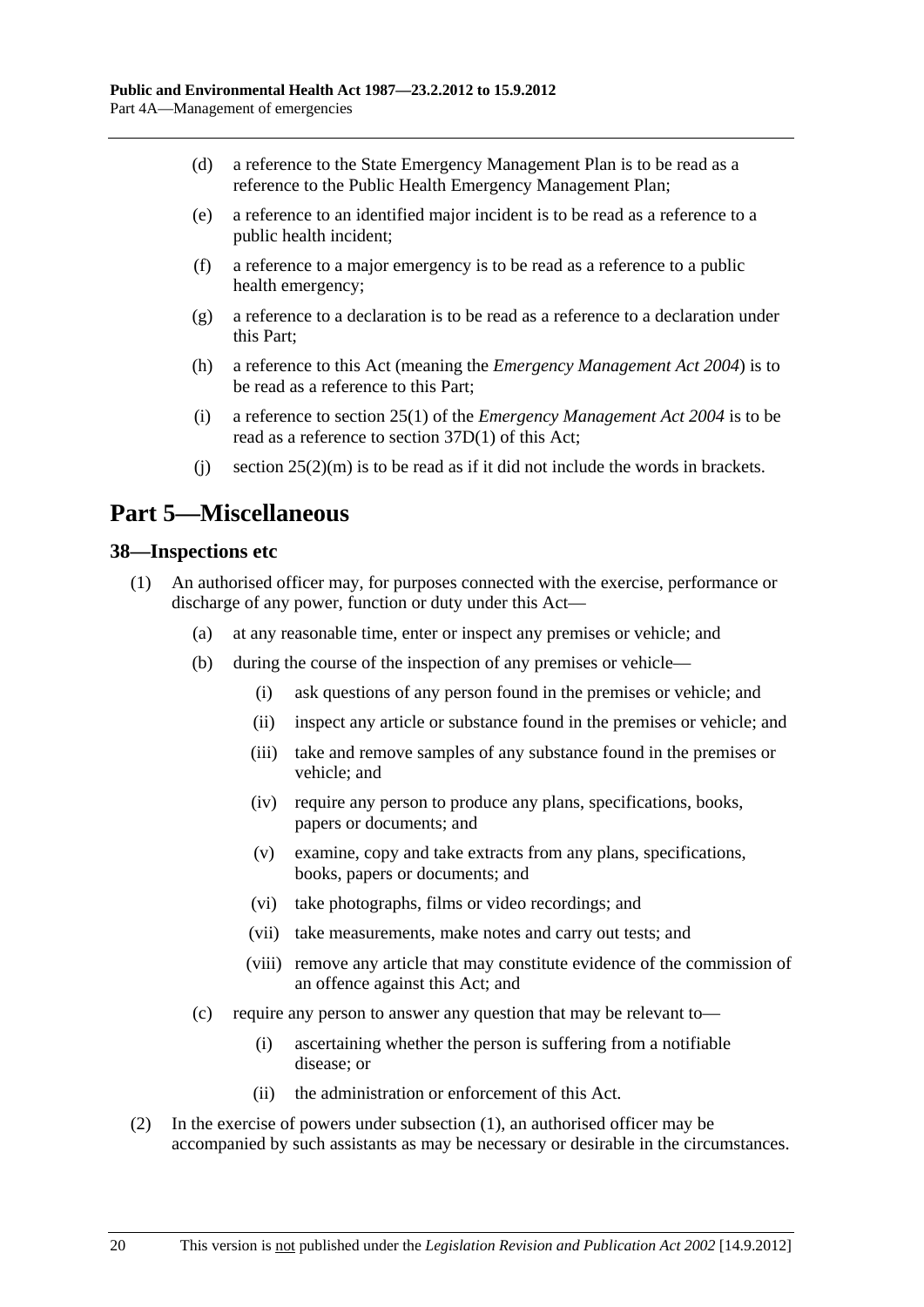- <span id="page-20-0"></span> (2a) An authorised officer may use force to enter any premises or vehicle—
	- (a) on the authority of a warrant issued by a magistrate; or
	- (b) if the officer believes, on reasonable grounds, that the circumstances require immediate action to be taken.
- (2b) A magistrate must not issue a warrant under [subsection \(2a\)](#page-20-0) unless satisfied, on information given on oath—
	- (a) that there are reasonable grounds to suspect that an offence against this Act has been, is being, or is about to be, committed; or
	- (b) that the warrant is reasonably required in the circumstances.
- (3) Where an authorised officer is inspecting premises or a vehicle under this section, the person in charge of the premises or vehicle shall provide such assistance as the authorised officer reasonably requires to facilitate the inspection.
- (4) A person who—
	- (a) hinders or obstructs an authorised officer, or a person assisting an authorised officer, in the exercise of a power under this section; or
	- (b) having been asked a question under this section, does not answer the question to the best of his or her knowledge, information and belief; or
	- (c) being the person in charge of premises or a vehicle subject to an inspection and having been required to provide reasonable assistance to facilitate the inspection, refuses or fails to provide such assistance,

is guilty of an offence.

Penalty: Division 6 fine.

 (5) A person is not required to answer a question under this section if the answer would tend to incriminate him or her.

#### **39—Councils may appoint officers of health**

A local council may appoint a person to act as the officer of health for its area.

#### **41—Power to require information**

- (1) The Minister, the Chief Executive or a local council may require a person to furnish such information relating to public or environmental health as may be reasonably required for the purposes of this Act.
- (2) Subject to [subsection \(3\),](#page-20-0) a person who fails to comply with a requirement under [subsection \(1\)](#page-20-0) is guilty of an offence.

Penalty: Division 6 fine.

Expiation fee: Division 7 fee.

- (3) A person is not required to furnish information under [subsection \(1\)](#page-20-0) if the information would tend to incriminate him or her.
- (4) A person who furnishes information under this section cannot, by virtue of doing so, be held to have breached any law or any principle of professional ethics.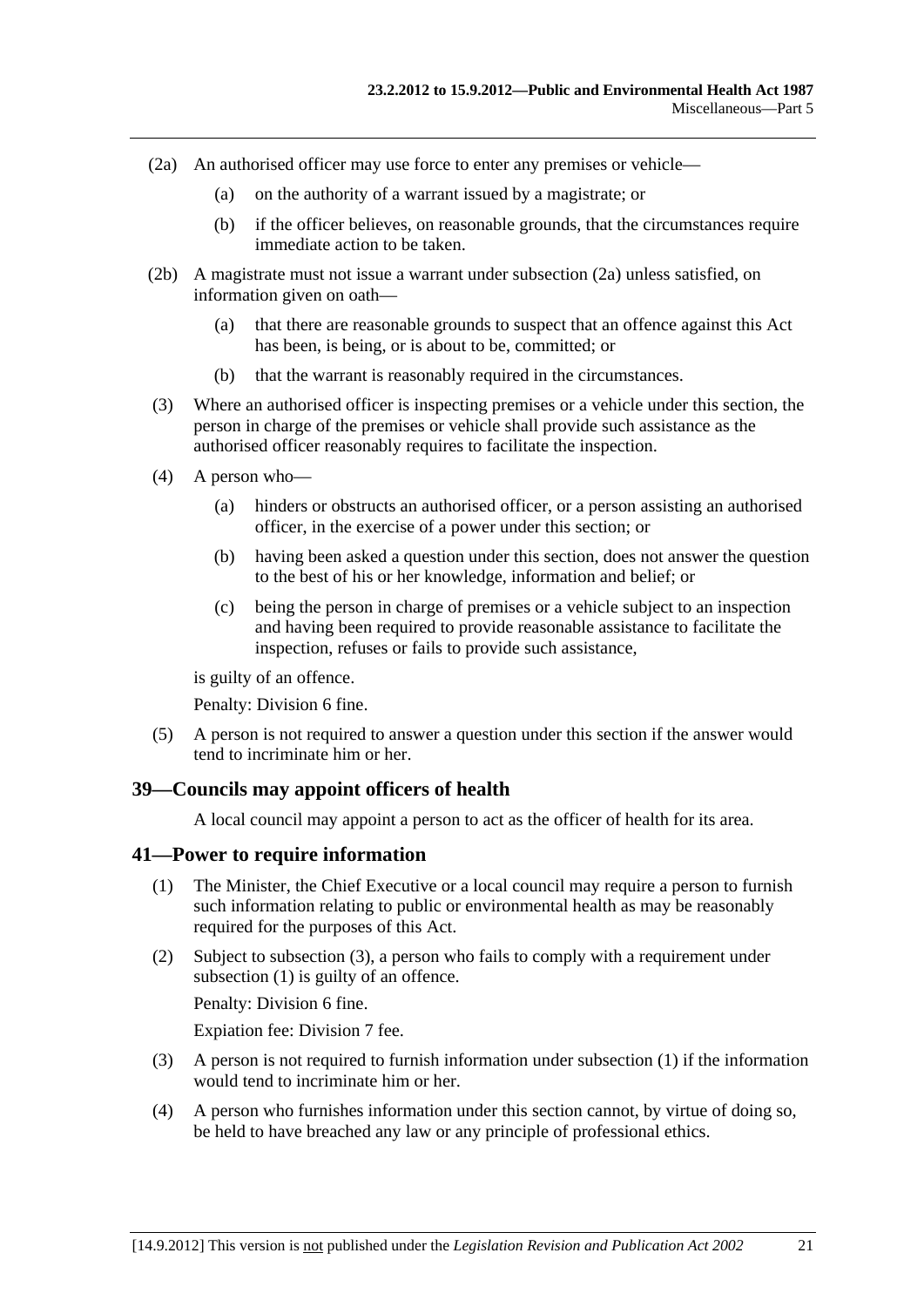## <span id="page-21-0"></span>**42—Confidentiality**

Where a person, in the course of official duties, obtains—

- (a) medical information relating to another; or
- (b) information the disclosure of which would involve the disclosure of information relating to the personal affairs of another,

the person shall not intentionally disclose that information unless—

- (c) the disclosure is made in the course of official duties; or
- (d) the disclosure is made with the consent of the other person; or
- (e) the disclosure is required by a court or tribunal constituted by law.

Penalty: Division 6 fine.

### **42A—Provision of certain information**

- (1) This section applies to a person employed or engaged by the State for the purpose of—
	- (a) monitoring public health in the State; or
	- (b) investigating public health problems within the State; or
	- (c) assessing and improving the quality of public health in the State.
- (2) The Governor may, by instrument in writing, authorise a person to whom this section applies to have access to confidential information relating to the performance of any function referred to in [subsection \(1\).](#page-21-0)
- (3) Confidential information may be disclosed to a person authorised under [subsection \(2\)](#page-21-0), and to any person providing technical, administrative or secretarial assistance to that person, without breach of any law or any principle of professional ethics.
- (4) A person must not disclose confidential information obtained directly or indirectly pursuant to this section unless—
	- (a) the disclosure is made in the course of official duties; or
	- (b) the disclosure is made with the consent of the person to whom the information relates; or
	- (c) the disclosure is required by a court or tribunal constituted by law.

Penalty: Division 6 fine.

(5) In this section—

*confidential information* means—

- (a) medical information; or
- (b) information relating to a person's personal affairs.

### **43—Manner of giving notice**

A notice required or authorised by this Act may be given or served—

(a) personally; or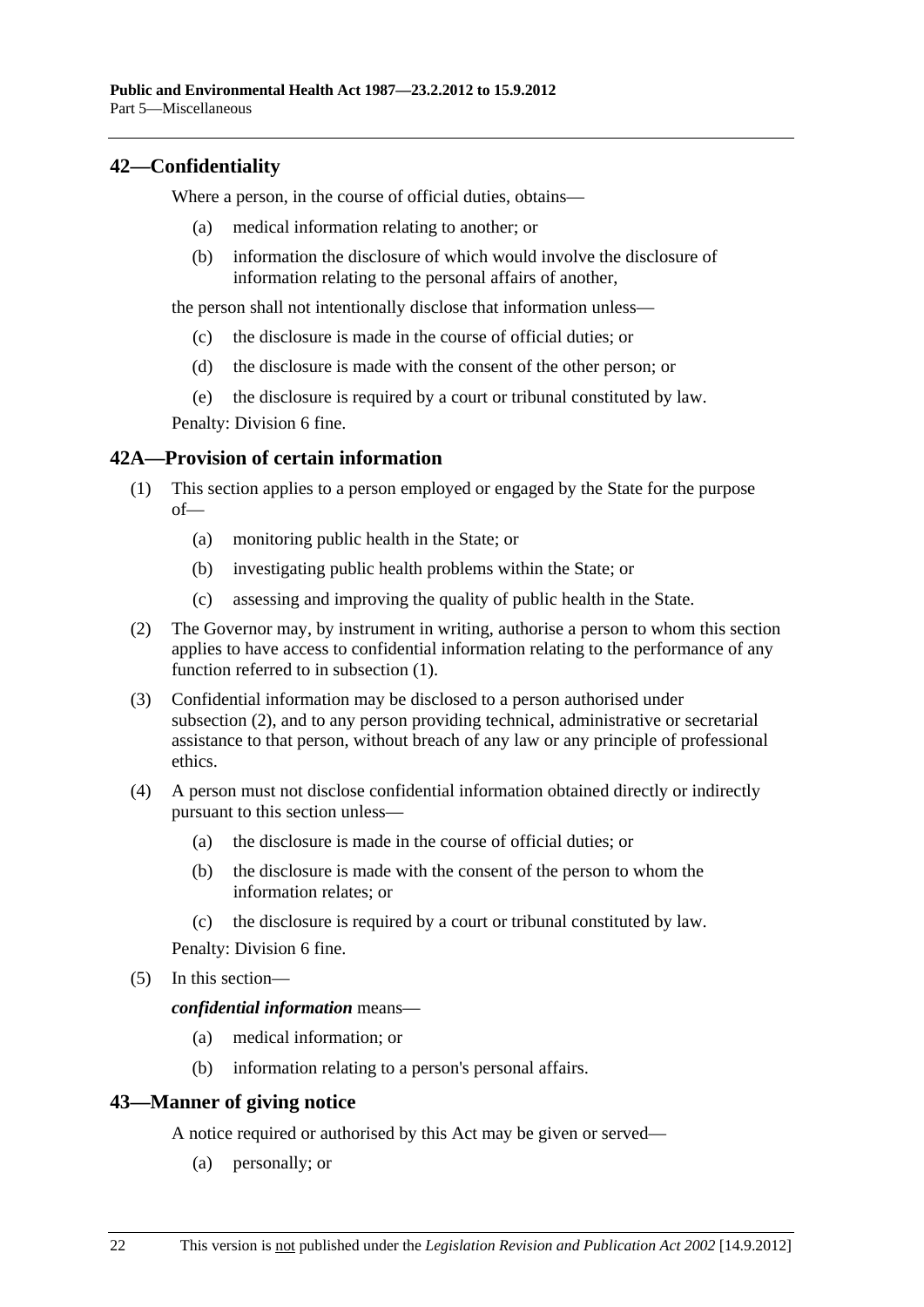- <span id="page-22-0"></span>(b) by post; or
- (c) if the notice relates to premises and is to be served on an owner of those premises—by affixing the notice to a conspicuous part of the premises.

### **43A—Person infested with vermin must prevent transmission to others**

 (1) A person infested with vermin must take all reasonable measure to prevent transmission of the vermin to others.

Penalty: Division 9 fine.

 (2) If a child is infested with vermin, a parent of the child must take all reasonable measures to prevent transmission of the vermin to others.

Penalty: Division 9 fine.

### **44—Reporting**

- (1) Every local council shall, on or before the thirtieth day of September in each year, submit to the Council a report on the work of the local council under this Act during the financial year ending on the thirtieth day of June in that year, and the report must include, in respect of that financial year—
	- (a) a report on the standard of public and environmental health in the local council's area;
	- (b) details of the measures that the local council has taken under [Part 3.](#page-7-0)
- (2) The Council shall, on or before the thirtieth day of October in each year, submit to the Minister—
	- (a) a report on the work of the Council under this Act during the financial year ending on the thirtieth day of June in that year; and
	- (b) a copy of each report of a local council submitted to the Council under subsection  $(1)$ .
- (3) The Department shall, on or before the thirty-first day of December in each year, submit to the Minister a report on the operation of this Act during the financial year ending on the thirtieth day of June in that year, and the report must include, in respect of that financial year a report on the standard of public and environmental health in the State generally.
- (4) The Minister shall within 12 sitting days after the receipt of the two reports under [subsection \(3\),](#page-22-0) cause a copy of each report to be laid before each House of Parliament.

### **45—Offences**

- (1) Subject to [subsection \(1a\),](#page-22-0) an offence against this Act is a summary offence.
- (1a) An offence against this Act for which the maximum penalty prescribed by this Act is a division 1 fine is a minor indictable offence.
- (2) Proceedings for an offence against this Act cannot be commenced except upon the complaint of—
	- (a) an authorised officer; or
	- (b) a member of the staff of the Department; or
	- (c) the chief executive officer of a local council; or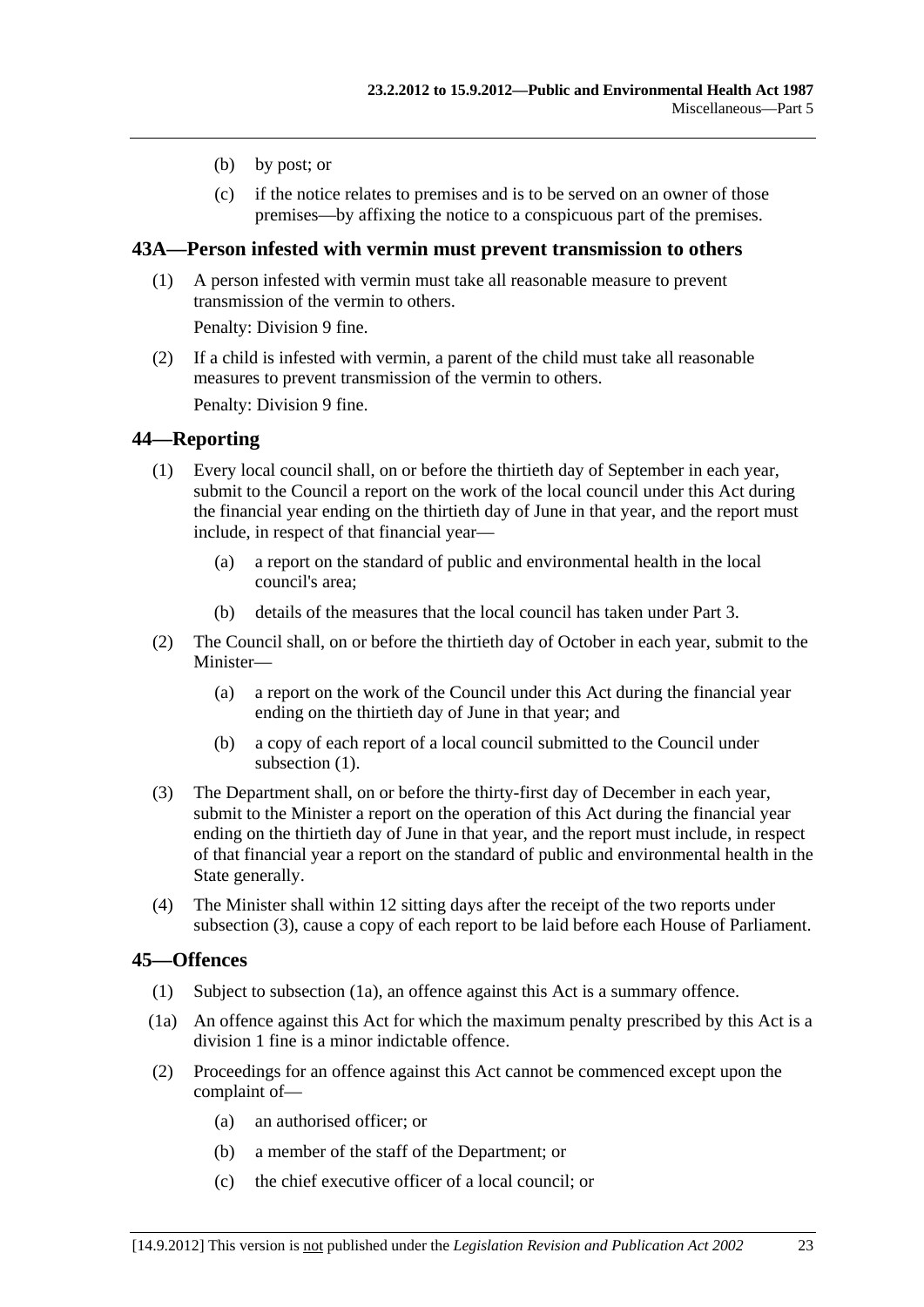- <span id="page-23-0"></span>(d) a member of the police force; or
- (e) a person acting on the written authority of the Minister.
- (2a) An apparently genuine document purporting to be under the hand of the Minister and to authorise the commencement of proceedings under this Act must be accepted in legal proceedings, in the absence of proof to the contrary, as proof of an authorisation under [subsection \(2\)\(e\)](#page-23-0).
- (3) Proceedings for an offence against this Act must be commenced within one year after the date on which the offence is alleged to have been committed.
- (4) Where a person is convicted of an offence against this Act and after that conviction the act or omission of the person that constituted the offence continues, that person is guilty of a separate and further offence in respect of each day during which the act or omission continues.

Penalty: Division 10 fine for each separate and further offence.

### **46—Offences by bodies corporate**

Where a body corporate is guilty of an offence against this Act, each director of the body corporate is guilty of an offence and liable to the same penalty as is prescribed for the principal offence unless it is proved that the director could not by the exercise of reasonable diligence have prevented the commission of the offence by the body corporate.

### **47—Regulations**

- (1) The Governor may make such regulations as are contemplated by this Act or as are necessary or expedient for the purposes of this Act.
- (2) Without limiting the generality of [subsection \(1\),](#page-23-0) those regulations may—
	- (a) provide for the removal or destruction of any object or substance that creates a risk to public health;
	- (b) prohibit, restrict or regulate the manufacture, possession or use of substances that may create a risk to public health;
	- (c) prohibit or restrict the construction of premises that may create a risk to public health;
	- (d) prohibit or regulate the keeping of animals of a particular class;
	- (e) authorise or require the taking of specified measures to prevent the occurrence or spread of any notifiable disease;
	- (f) require the furnishing of reports to the Chief Executive relating to notifiable diseases;
	- (fa) provide for such matters as are necessary in consequence of conditions directly or indirectly caused by an emergency declared to be a public health incident or public health emergency under this Act;
	- (g) regulate the construction, installation, maintenance and operation, and provide for the inspection, of swimming pools, spa pools, waterslides, wave pools or any other similar structure designed for human use;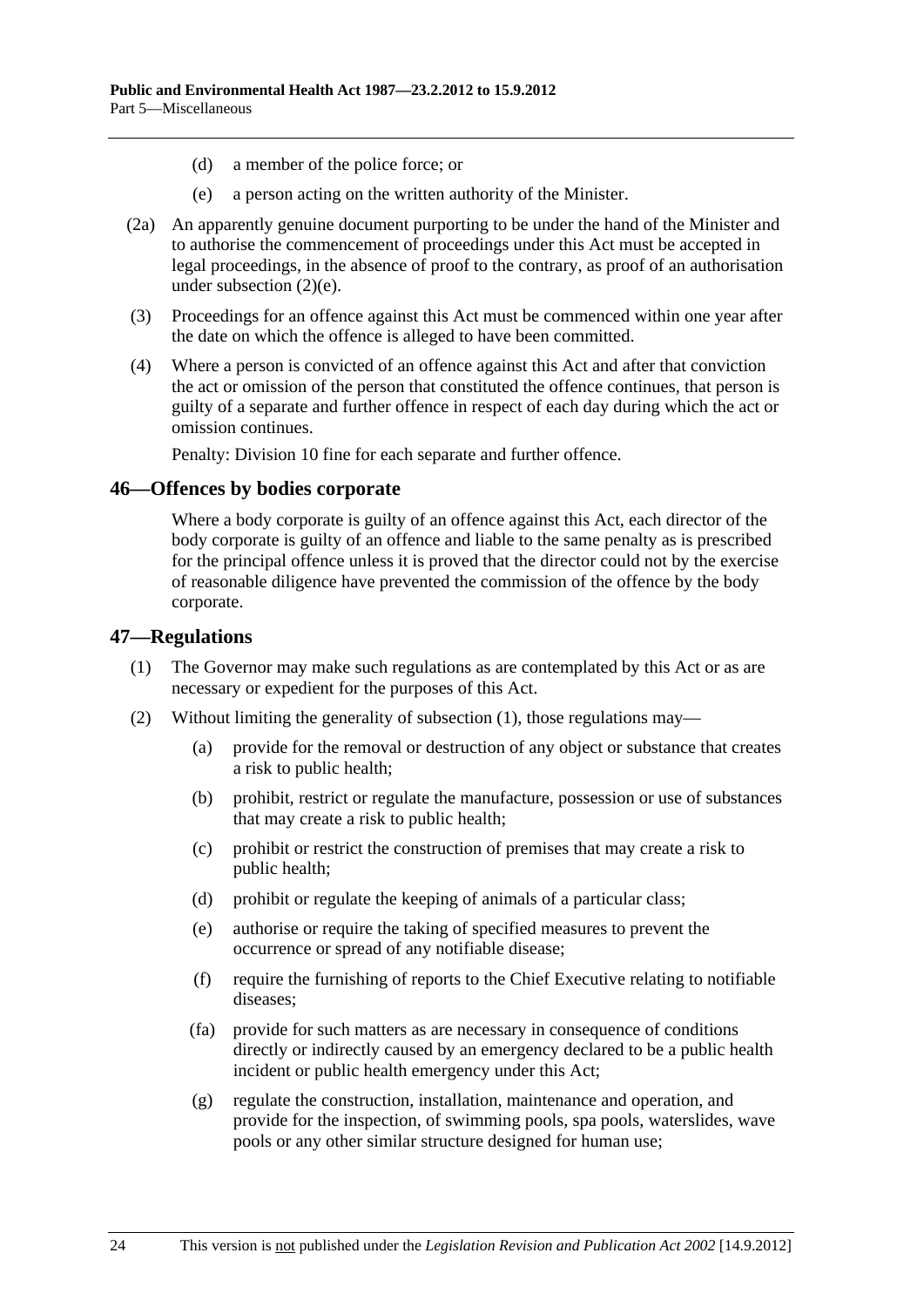- (h) prescribe standards that must be observed in relation to the installation and operation of waste control systems;
- (ha) regulate the construction, installation, maintenance, alteration and operation of waste control systems;
- (hb) provide for the inspection and testing of waste control systems;
- (hc) require the provision of technical reports or other forms of information in relation to any waste control system, or any proposed waste control system;
- (i) provide for the provision of returns and information to the Minister, the Chief Executive or the Council by prescribed persons or persons of prescribed classes;
- (j) on the recommendation of the Council, prescribe guidelines to assist local councils in the administration of this Act;
- (k) prescribe fees and expenses in connection with any matter arising under this Act, which may be of varying amounts according to factors prescribed in the regulations or determined by the Minister from time to time and published in the Gazette;
- (ka) provide for the payment and recovery of prescribed fees and expenses;
- (kb) empower or require the Minister or local council to refund, reduce or remit any fee payable under this Act;
- (l) prescribe forms for the purposes of this Act;
- (la) regulate the requirements and prescribe information that must be provided in connection with any application made for the purposes of this Act;
- (m) exempt, either absolutely or subject to prescribed conditions or limitations—
	- (i) persons or classes of persons;
	- (ii) areas of the State,

from this Act or specified provisions of this Act;

- (n) prescribe penalties not exceeding a division 6 fine for breach of any regulation.
- (3) Regulations made under subsection  $(2)(d)$  in relation to the keeping of animals may provide for—
	- (a) the nature and condition of land or buildings in which the animals may be kept;
	- (b) the inspection of any place where the animals are kept;
	- (c) the maximum number of animals that may be kept per unit area;
	- (d) the storage of animal food;
	- (e) the control of vermin;
	- (f) the disposal of wastes.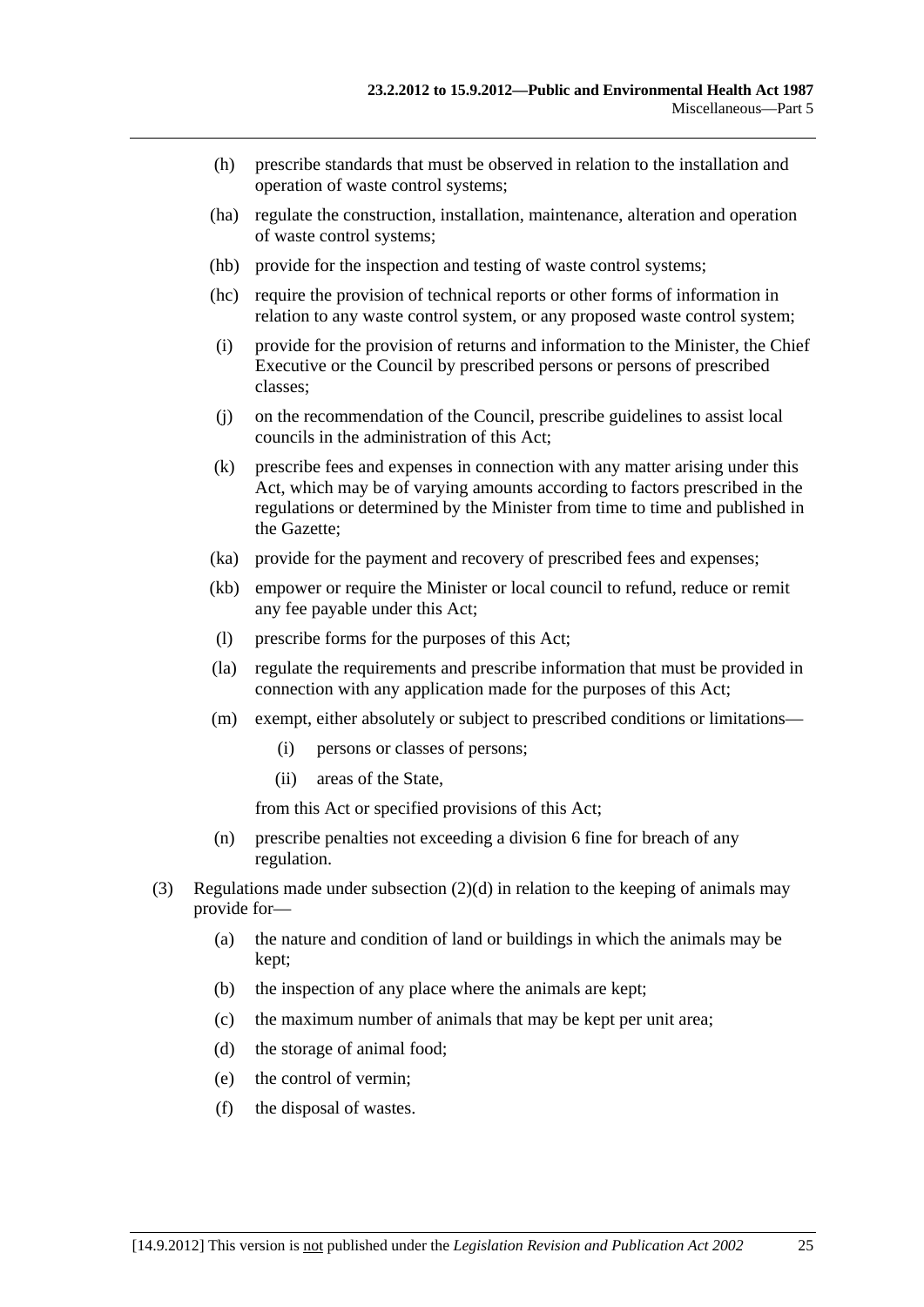- <span id="page-25-0"></span> (4) A regulation may not be made under [subsection \(2\)\(d\)](#page-23-0) unless the Governor is satisfied—
	- (a) that the regulation is reasonably necessary to prevent the transmission of disease from the animals to humans or to prevent insanitary conditions; and
	- (b) that there has been reasonable consultation with the persons who would be directly affected by the regulation, or with their representatives.
- (5) The regulations may adopt, wholly or partially and with or without modification—
	- (a) a code or standard relating to matters in respect of which regulations may be made under this Act; or
	- (b) an amendment to such a code or standard.
- (6) Any regulations adopting a code or standard, or an amendment to a code or standard, may contain such incidental, supplementary and transitional provisions as appear to the Governor to be necessary.
- (7) The regulations or a code or standard adopted by the regulations may—
	- (a) refer to or incorporate, wholly or partially and with or without modification, a standard or other document prepared or published by a prescribed body, either as in force at the time the regulations are made or as in force from time to time; and
	- (b) be of general or limited application; and
	- (c) make different provision according to the persons, things or circumstances to which they are expressed to apply; and
	- (d) provide that any matter or thing is to be determined, dispensed with, regulated or prohibited according to the discretion of the Minister, the Chief Executive or a local council.
- (8) Where—
	- (a) a code or standard is adopted by the regulations; or
	- (b) the regulations, or a code or standard adopted by the regulations, refers to a standard or other document prepared or published by a prescribed body,
	- then—
		- (c) a copy of the code, standard or other document must be kept available for inspection by members of the public, without charge and during normal office hours, at an office or offices specified in the regulations; and
		- (d) in any legal proceedings, evidence of the contents of the code, standard or other document may be given by production of a document purporting to be certified by or on behalf of the Minister as a true copy of the code, standard or other document; and
		- (e) the code, standard or other document has effect as if it were a regulation made under this Act.

# **Schedule 1—Notifiable diseases**

Acquired Immuno-Deficiency Syndrome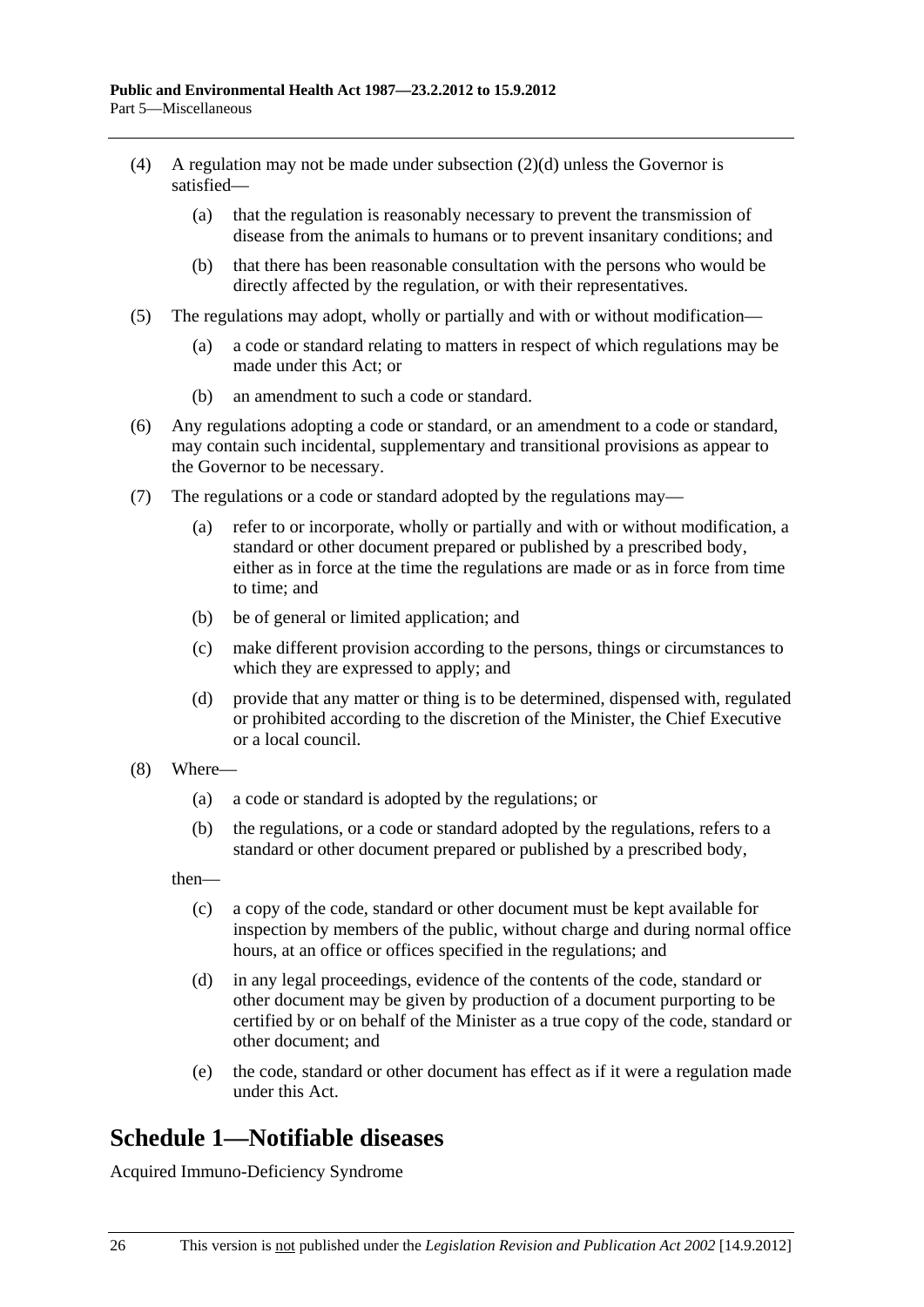Arbovirus Infection

Brucellosis

Campylobacter Infection

Chlamydia Infection

Cholera

Cryptosporidiosis

Diphtheria

Food Poisoning

Gonococcal Infection

Haemophilus Influenzae Infection

Human Immunodeficiency Virus Infection

Hydatid Disease

Legionellosis

Leptospirosis

Listeriosis

Malaria

Measles

Meningococcal Infection

Mumps

Mycobacterial Infection

Pertussis

Plague

Poliomyelitis

Q Fever

Rabies

Rubella

Salmonella Infection

Shigella Infection

Syphilis

Tetanus

Viral Haemorrhagic Fever

Viral Hepatitis

Yellow Fever

Yersinia Infection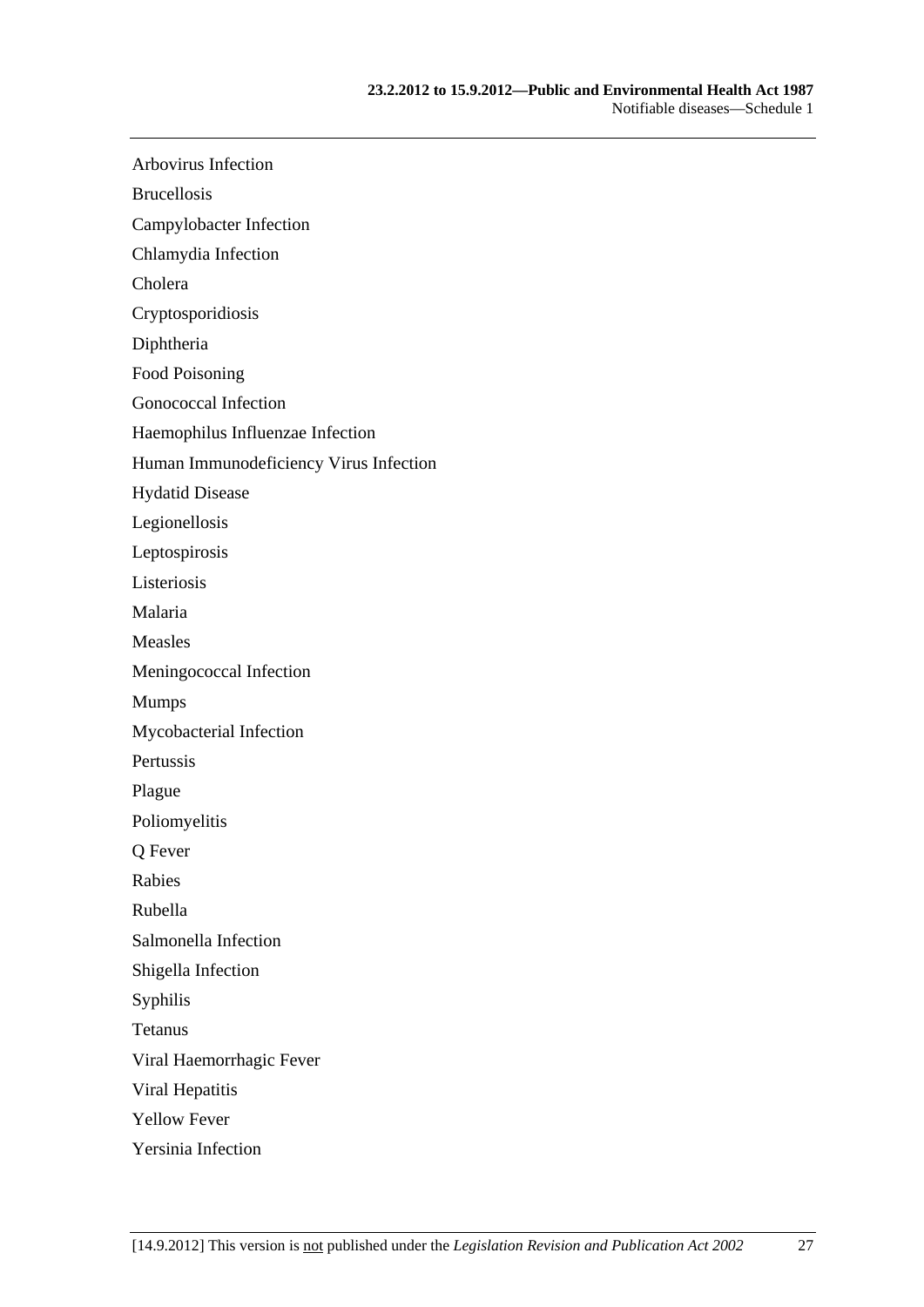# <span id="page-27-0"></span>**Schedule 2—Controlled notifiable diseases**

Acquired Immuno-Deficiency Syndrome Cholera Diphtheria Haemophilus Influenzae Infection Human Immunodeficiency Virus Infection Measles Meningococcal Infection Mycobacterial Infection Plague Poliomyelitis Rabies Salmonella Infection Shigella Infection Viral Haemorrhagic Fever Viral Hepatitis Yellow Fever

# **Schedule 3—Repeal of certain Acts and transitional provisions**

# **1—Repeal of certain Acts**

(1) The following Acts are repealed:

The *[Health Act 1935](http://www.legislation.sa.gov.au/index.aspx?action=legref&type=act&legtitle=Health%20Act%201935)* The *[Noxious Trades Act 1943](http://www.legislation.sa.gov.au/index.aspx?action=legref&type=act&legtitle=Noxious%20Trades%20Act%201943)* The *[Venereal Diseases Act 1947](http://www.legislation.sa.gov.au/index.aspx?action=legref&type=act&legtitle=Venereal%20Diseases%20Act%201947)*.

- (2) The Governor may, by proclamation, suspend the repeal of specified provisions of the *[Health Act 1935](http://www.legislation.sa.gov.au/index.aspx?action=legref&type=act&legtitle=Health%20Act%201935)* until a subsequent day fixed in the proclamation, or a day to be fixed by subsequent proclamation.
- 2 The following transitional provisions apply in relation to the repeal of the *[Health](http://www.legislation.sa.gov.au/index.aspx?action=legref&type=act&legtitle=Health%20Act%201935)  [Act 1935](http://www.legislation.sa.gov.au/index.aspx?action=legref&type=act&legtitle=Health%20Act%201935)*:
	- (a) a proclamation made by the Governor under the *[Health Act 1935](http://www.legislation.sa.gov.au/index.aspx?action=legref&type=act&legtitle=Health%20Act%201935)* declaring a disease to be an infectious disease or a notifiable disease and in force immediately before the repeal of the provisions of that Act providing for the making of the proclamation shall be deemed to be a prescription under this Act that the disease is a notifiable disease; and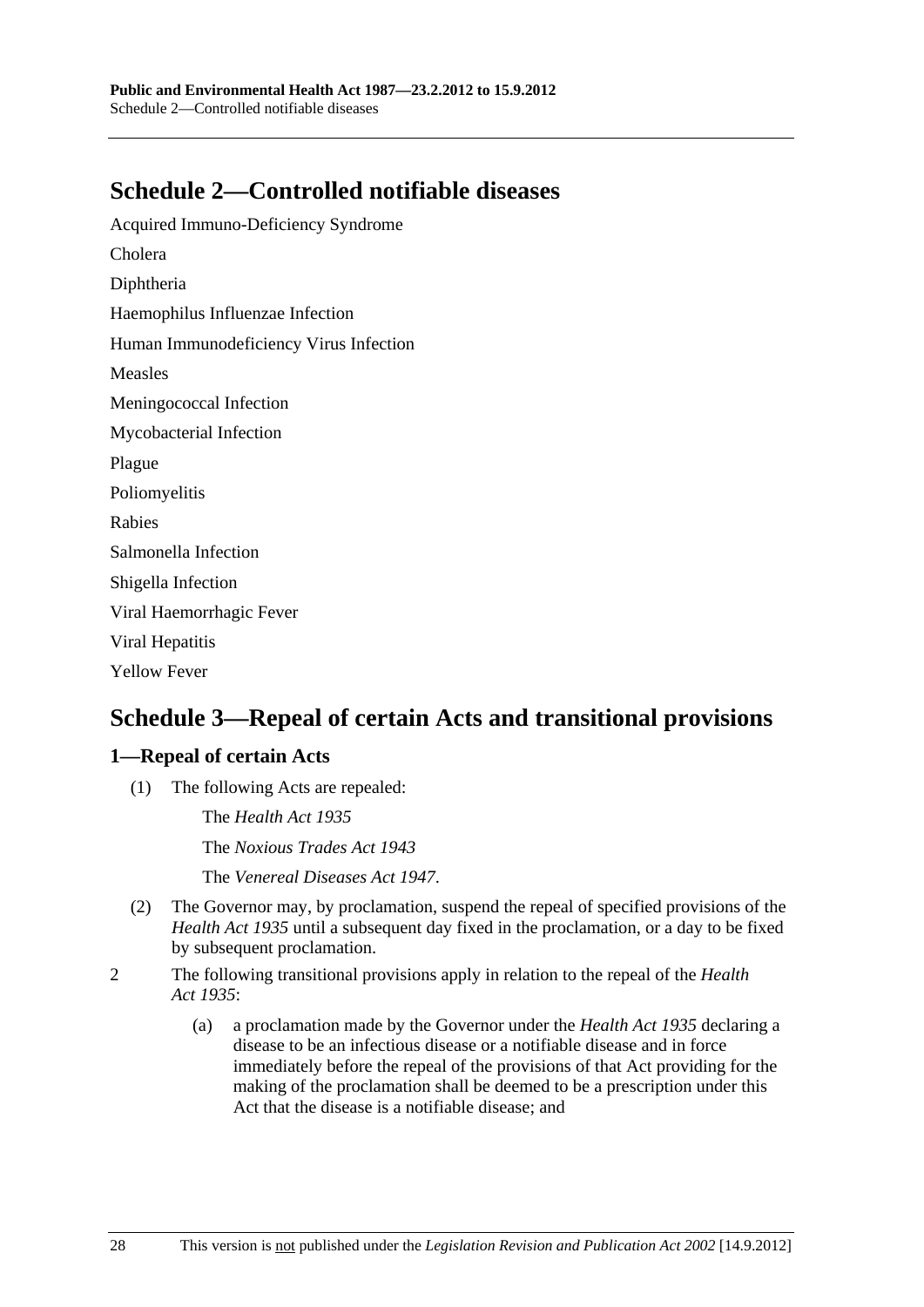- (b) a resolution passed by a local board of health under the *[Health Act 1935](http://www.legislation.sa.gov.au/index.aspx?action=legref&type=act&legtitle=Health%20Act%201935)*, and in force immediately before the repeal of the provisions of that Act providing for the passing of the resolution shall be deemed to be a resolution passed pursuant to this Act by the local council that constituted that local board; and
- (c) where a county board of health was in existence immediately before the repeal of those provisions of the *[Health Act 1935](http://www.legislation.sa.gov.au/index.aspx?action=legref&type=act&legtitle=Health%20Act%201935)*, that provide for county boards of health, the assets and liabilities of the county board shall be divided—
	- (i) by agreement, between the local councils in respect of which the county board was constituted; or
	- (ii) if agreement cannot be reached by those local councils, according to the directions of the Minister of Local Government; and
- (d) all actions and proceedings which but for the repeal of provisions of the *[Health Act 1935](http://www.legislation.sa.gov.au/index.aspx?action=legref&type=act&legtitle=Health%20Act%201935)*, could have been taken or commenced by an authorised officer or local board of health may be taken or commenced by an authorised officer or a local council; and
- (e) all actions and proceedings which before the repeal of provisions of the *[Health Act 1935](http://www.legislation.sa.gov.au/index.aspx?action=legref&type=act&legtitle=Health%20Act%201935)*, had been taken or commenced by an authorised officer or local board of health under that Act may be continued in all respects by the authorised officer or a local council; and
- (f) the Council may require a local council to provide a report (in a form approved by the Council) on the sanitary condition of its area immediately before the repeal of any of the provisions of the *[Health Act 1935](http://www.legislation.sa.gov.au/index.aspx?action=legref&type=act&legtitle=Health%20Act%201935)*.
- 3 The *[Acts Interpretation Act 1915](http://www.legislation.sa.gov.au/index.aspx?action=legref&type=act&legtitle=Acts%20Interpretation%20Act%201915)* shall, except to the extent of any inconsistency with the provisions of this Schedule, apply to the repeal of the Acts referred to in [clause 1](#page-27-0).

[14.9.2012] This version is not published under the *Legislation Revision and Publication Act 2002* 29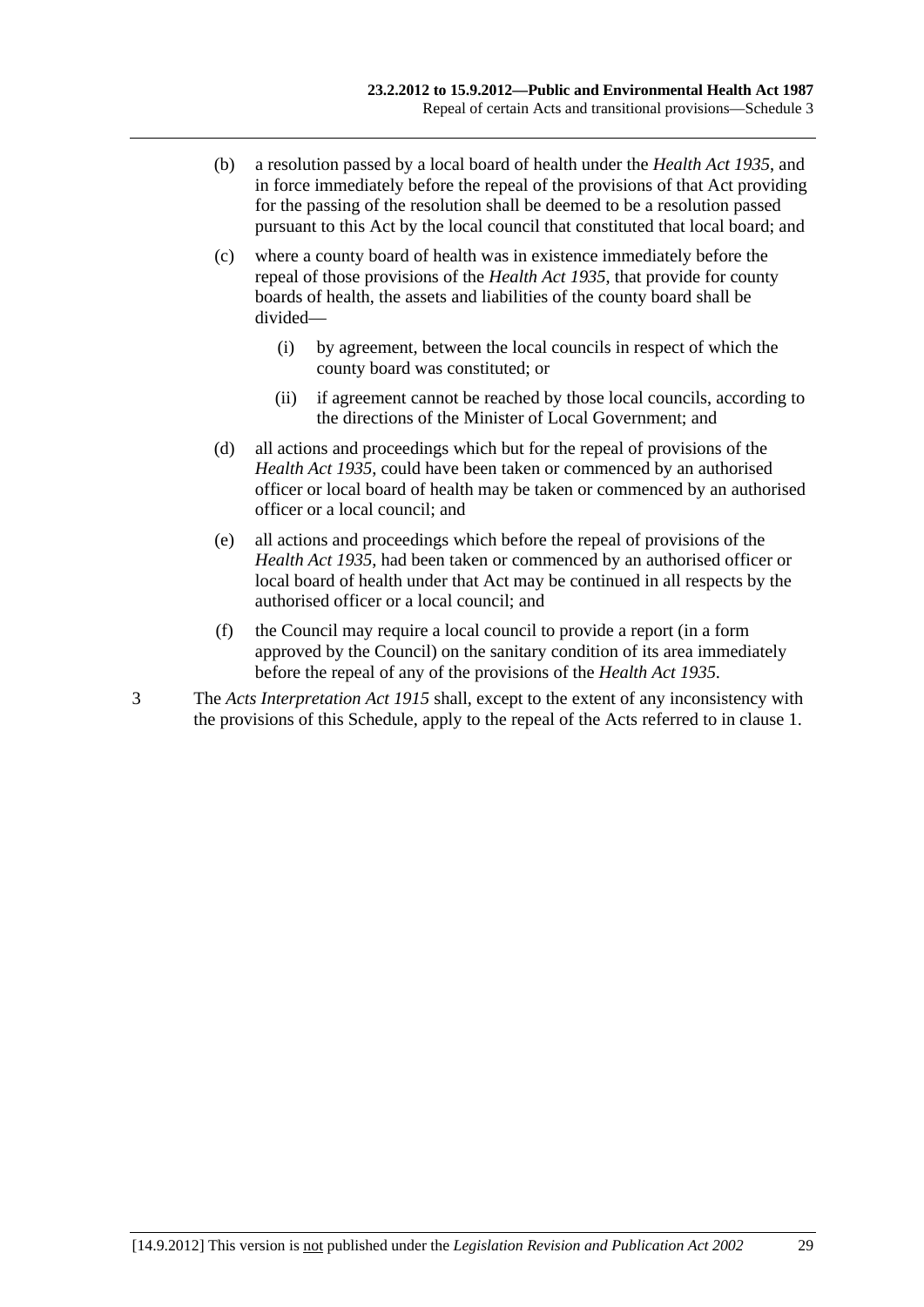# <span id="page-29-0"></span>**Legislative history**

## **Notes**

- Please note—References in the legislation to other legislation or instruments or to titles of bodies or offices are not automatically updated as part of the program for the revision and publication of legislation and therefore may be obsolete.
- Earlier versions of this Act (historical versions) are listed at the end of the legislative history.
- For further information relating to the Act and subordinate legislation made under the Act see the Index of South Australian Statutes or www.legislation.sa.gov.au.

# **Repeal of Act**

This Act was repealed by Sch 1 (cl 11) of *South Australian Public Health Act 2011* on 23.2.2012. However, the repeal of Parts 1, 2 (other than Division 2), 3—5 and Schs 1—3 was suspended until a day to be fixed by proclamation (see Gazette 23.2.2012 p 840).

# **Principal Act and amendments**

|                                                | New entries appear in bold. |
|------------------------------------------------|-----------------------------|
| $V_{\alpha\alpha r}$ $N_{\alpha}$ $T_{\alpha}$ |                             |

| Year | N <sub>o</sub> | Title                                                                                              | Assent     | Commencement                                                                                                                                                                                                                                                                                                                                                                                                          |
|------|----------------|----------------------------------------------------------------------------------------------------|------------|-----------------------------------------------------------------------------------------------------------------------------------------------------------------------------------------------------------------------------------------------------------------------------------------------------------------------------------------------------------------------------------------------------------------------|
| 1987 | 36             | <b>Public and Environmental Health</b><br>Act 1987                                                 | 23.4.1987  | 7.12.1989 (Gazette 7.12.1989 p1700)<br>except ss 7, 13-29, 39, 44, Sch 3<br>$(cl 2(b), (c) \& (f))$ and the repeal of the<br><i>Noxious Trades Act 1943</i> —1.7.1991<br>(Gazette 6.6.1991 p1774) and except the<br>repeal of Pt 9AA of the Health<br>Act 1935-10.3.1995 (Gazette<br>$8.12.1994$ $p1943$ ) and except the repeal<br>of the remainder of the Health<br>Act 1935-15.5.1995 (Gazette<br>11.5.1995 p2135) |
| 1991 | 7              | <b>Statutes Amendment (Water</b><br>Resources) Act 1991                                            | 28.3.1991  | 15.7.1991 (Gazette 11.7.1991 p244)                                                                                                                                                                                                                                                                                                                                                                                    |
| 1992 | 71             | <b>Statutes Amendment (Expiation of</b><br>Offences) Act 1992                                      | 19.11.1992 | 1.3.1993 (Gazette 18.2.1993 p600)                                                                                                                                                                                                                                                                                                                                                                                     |
| 1993 | 9              | <b>Public and Environmental Health</b><br>(Review) Amendment Act 1993                              | 25.3.1993  | 1.7.1993 (Gazette 1.7.1993 p196)                                                                                                                                                                                                                                                                                                                                                                                      |
| 1996 | -14            | <b>Public and Environmental Health</b><br>(Notification of Diseases)<br>Amendment Act 1996         | 24.4.1996  | 1.8.1996 (Gazette 1.8.1996 p223)                                                                                                                                                                                                                                                                                                                                                                                      |
| 2000 | -4             | District Court (Administrative and<br>Disciplinary Division) Amendment<br>Act 2000                 | 20.4.2000  | Sch 1 (cl 34)-1.6.2000 ( <i>Gazette</i><br>18.5.2000 p2554)                                                                                                                                                                                                                                                                                                                                                           |
| 2000 | 34             | South Australian Health Commission 6.7.2000<br>(Administrative Arrangements)<br>Amendment Act 2000 |            | Sch 1 (cl 13)–6.7.2000 ( <i>Gazette</i><br>6.7.2000 p5                                                                                                                                                                                                                                                                                                                                                                |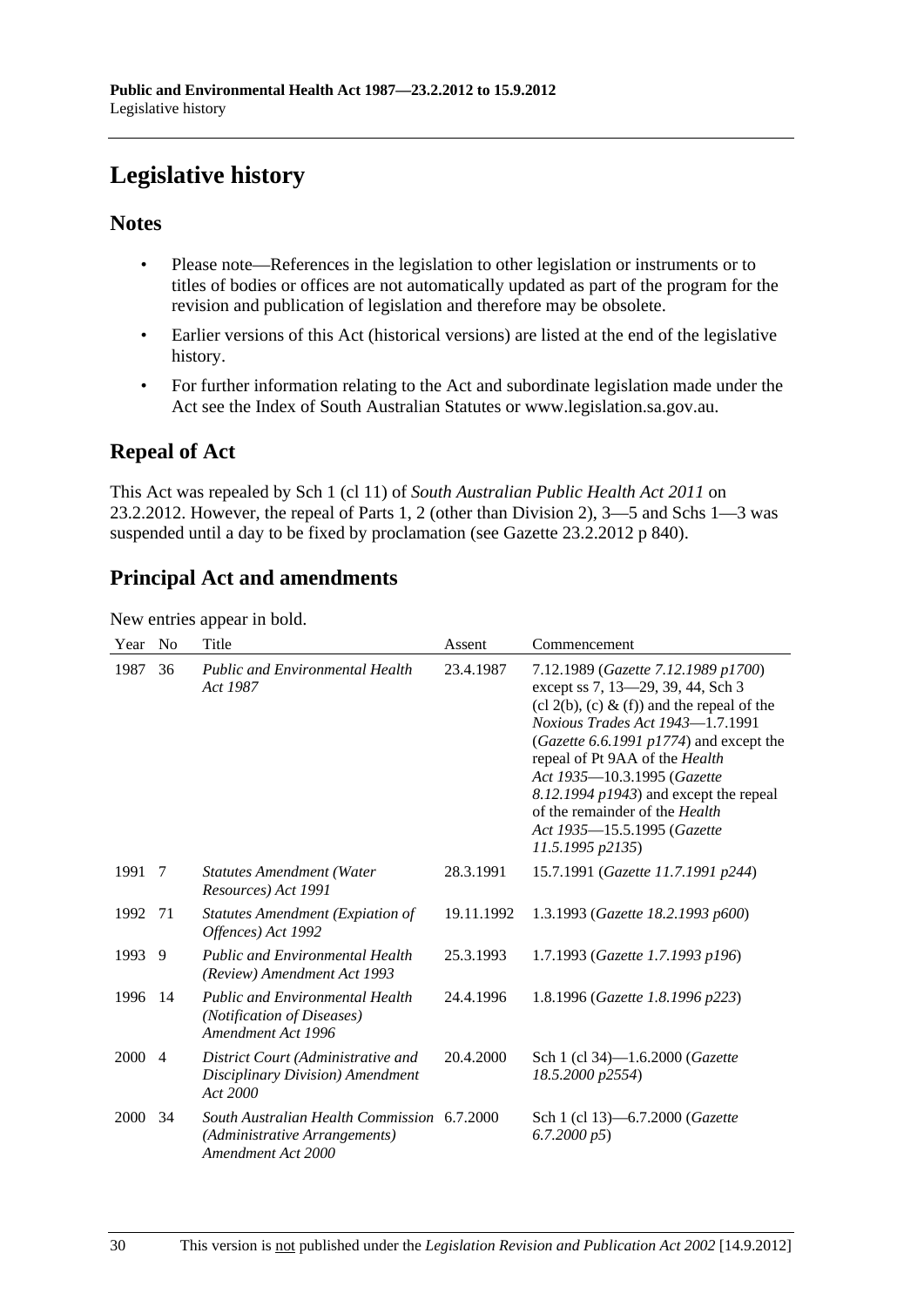| 2011   | -21 | <b>South Australian Public Health Act 16.6.2011</b><br>2011                       |            | Sch 1 (cl 11)-23.2.2012 ( <i>Gazette</i><br>23.2.2012 p840)—see note about<br>repeal of Act |
|--------|-----|-----------------------------------------------------------------------------------|------------|---------------------------------------------------------------------------------------------|
| 2009   | -84 | <b>Statutes Amendment (Public Sector</b><br>Consequential Amendments) Act<br>2009 | 10.12.2009 | Pt 124 (ss 283 & 284)—1.2.2010<br>(Gazette 28.1.2010 p320)                                  |
| 2009   | -29 | Statutes Amendment (Public Health<br>Incidents and Emergencies) Act<br>2009       | 25.6.2009  | Pt 8 (ss $24 - 27$ ) $-25.6.2009$                                                           |
| 2008 3 |     | Health Care Act 2008                                                              | 13.3.2008  | Sch 4 (cll 22-31)-1.7.2008 (Gazette<br>26.6.2008 p2563)                                     |
|        |     |                                                                                   |            |                                                                                             |

# **Provisions amended**

New entries appear in bold.

Entries that relate to provisions that have been deleted appear in italics.

| Provision                                     | How varied                                                            | Commencement |
|-----------------------------------------------|-----------------------------------------------------------------------|--------------|
| Pt1                                           |                                                                       |              |
| s <sub>2</sub>                                | omitted under Legislation Revision and<br><b>Publication Act 2002</b> |              |
| s <sub>3</sub>                                |                                                                       |              |
| $s \; 3(1)$                                   |                                                                       |              |
| the authority                                 | amended by $34/2000$ Sch 1 cl $13(a)$                                 | 6.7.2000     |
| authorised officer                            | amended by 34/2000 Sch 1 cl 13(b)                                     | 6.7.2000     |
| <b>Chief Executive</b>                        | inserted by 3/2008 Sch 4 cl 22(1)                                     | 1.7.2008     |
| <b>Chief Medical</b><br>Officer               | inserted by 29/2009 s 24(1)                                           | 25.6.2009    |
| child                                         | inserted by $9/1993$ s $3(a)$                                         | 1.7.1993     |
| the Commission                                | deleted by 3/2008 Sch 4 cl 22(2)                                      | 1.7.2008     |
| the Department                                | inserted by $34/2000$ Sch 1 cl $13(c)$                                | 6.7.2000     |
| emergency                                     | inserted by 29/2009 s 24(2)                                           | 25.6.2009    |
| emergency officer                             | inserted by 29/2009 s 24(2)                                           | 25.6.2009    |
| notifiable disease                            | substituted by $9/1993$ s $3(b)$                                      | 1.7.1993     |
| public health<br>emergency                    | inserted by 29/2009 s 24(3)                                           | 25.6.2009    |
| public health<br>incident                     | inserted by 29/2009 s 24(3)                                           | 25.6.2009    |
| Public Health<br>Emergency<br>Management Plan | inserted by 29/2009 s 24(3)                                           | 25.6.2009    |
| recovery<br>operations                        | inserted by 29/2009 s 24(4)                                           | 25.6.2009    |
| response<br>operations                        | inserted by 29/2009 s 24(5)                                           | 25.6.2009    |
|                                               | State Co-ordinator inserted by 29/2009 s 24(5)                        | 25.6.2009    |
| vermin                                        | inserted by $9/1993$ s $3(c)$                                         | 1.7.1993     |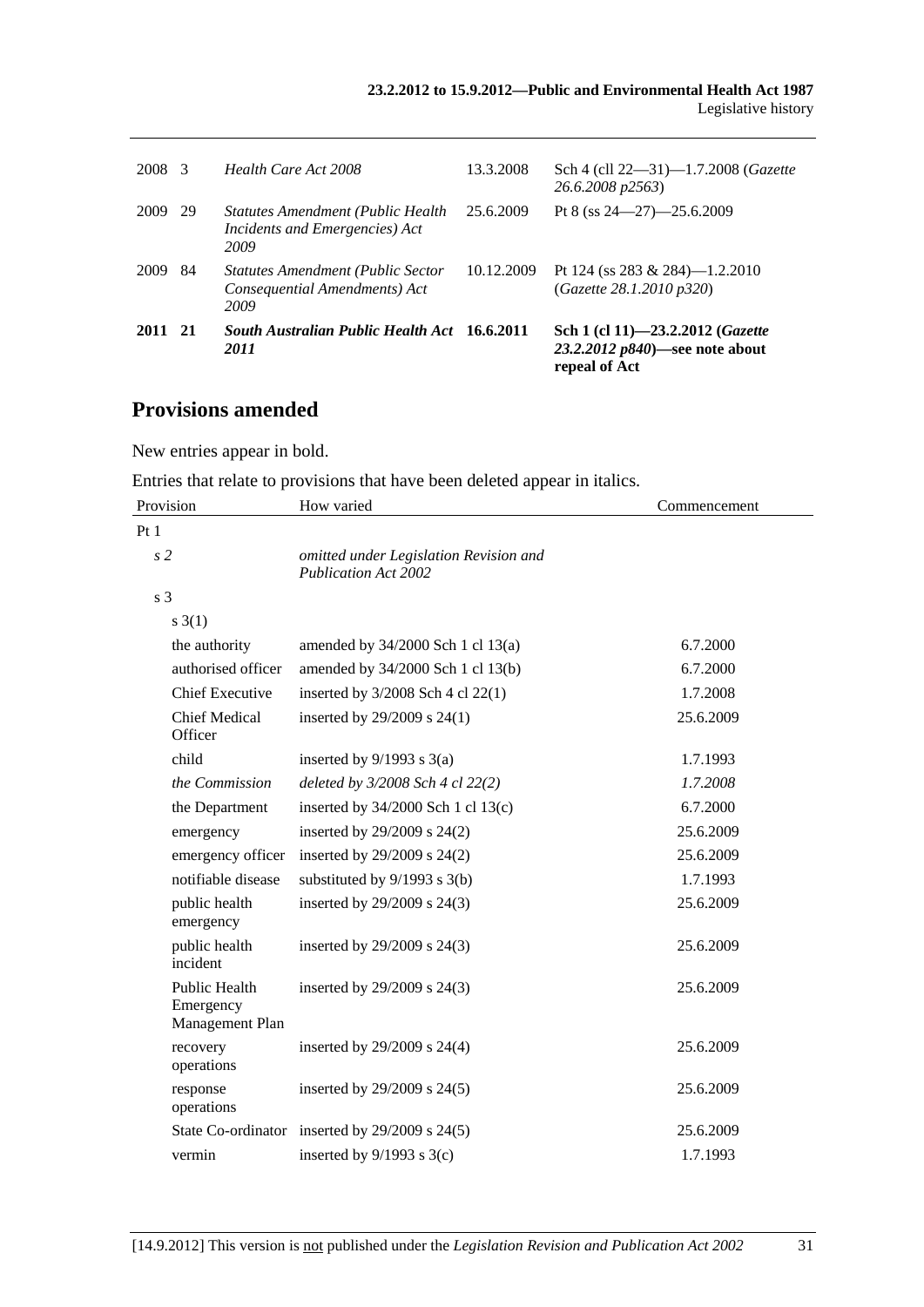#### **Public and Environmental Health Act 1987—23.2.2012 to 15.9.2012**  Legislative history

| waste control<br>system                  | inserted by $9/1993$ s 3(c)              | 1.7.1993  |
|------------------------------------------|------------------------------------------|-----------|
| Pt 2                                     |                                          |           |
| Pt 2 Div 1                               |                                          |           |
| s <sub>5</sub>                           | deleted by $34/2000$ Sch 1 cl $13(d)$    | 6.7.2000  |
| s <sub>6</sub>                           |                                          |           |
| s(6a1)                                   | inserted by $34/2000$ Sch 1 cl $13(e)$   | 6.7.2000  |
| s(6(1))                                  | substituted by $9/1993$ s $4(a)$         | 1.7.1993  |
|                                          | amended by 3/2008 Sch 4 cl 23(1)         | 1.7.2008  |
| s(1aa)                                   | inserted by 3/2008 Sch 4 cl 23(2)        | 1.7.2008  |
| s(6(1a))                                 | inserted by $9/1993$ s $4(a)$            | 1.7.1993  |
| s(6(2))                                  | amended by $9/1993$ s $4(b)$             | 1.7.1993  |
|                                          | amended by 34/2000 Sch 1 cl 13(f)        | 6.7.2000  |
| s 6(4)                                   | amended by 34/2000 Sch 1 cl 13(g)        | 6.7.2000  |
|                                          | amended by 3/2008 Sch 4 cl 23(3)         | 1.7.2008  |
| s <sub>7</sub>                           |                                          |           |
| s $7(1)$ —(4)                            | amended by 34/2000 Sch 1 cl 13(h)        | 6.7.2000  |
| S <sub>7A</sub>                          | inserted by 29/2009 s 25                 | 25.6.2009 |
| Pt 2 Div 2 before<br>deletion by 21/2011 |                                          |           |
| $s\delta$                                |                                          |           |
| $s \, 8(2)$                              | amended by $34/2000$ Sch 1 cl 13(i), (j) | 6.7.2000  |
| s 9                                      |                                          |           |
| $s \, 9(2)$                              | deleted by $34/2000$ Sch 1 cl $13(k)$    | 6.7.2000  |
| s <sub>11</sub>                          |                                          |           |
| $s$ 11(2) and (3)                        | deleted by 84/2009 s 283                 | 1.2.2010  |
| s <sub>12</sub>                          |                                          |           |
| $s\,12(1)$                               | amended by $3/2008$ Sch 4 cl 24(1), (2)  | 1.7.2008  |
| Pt 2 Div 2                               | deleted by $21/2011$ Sch 1 cl $11(1)$    | 23.2.2012 |
| Pt 2 Div 3                               | inserted by 9/1993 s 5                   | 1.7.1993  |
| s 12A                                    |                                          |           |
| s 12A(1)                                 | amended by 34/2000 Sch 1 cl 13(l)        | 6.7.2000  |
| s 12A(5)                                 | amended by 34/2000 Sch 1 cl 13(m)        | 6.7.2000  |
| s 12A(8)                                 | amended by 34/2000 Sch 1 cl 13(n)        | 6.7.2000  |
| s 12A(10)                                | amended by 34/2000 Sch 1 cl 13(o)        | 6.7.2000  |
| s 12A(12)                                | amended by 34/2000 Sch 1 cl 13(p)        | 6.7.2000  |
| Pt <sub>3</sub>                          |                                          |           |
| Pt 3 Div 1                               | deleted by $9/1993 s 6$                  | 1.7.1993  |
| Pt 3 Div 2                               |                                          |           |
| s 15                                     |                                          |           |
| s $15(3)$ and $(5)$                      | amended by 71/1992 s 3(1) (Sch)          | 1.3.1993  |
|                                          | amended by 9/1993 s 18                   | 1.7.1993  |

s 16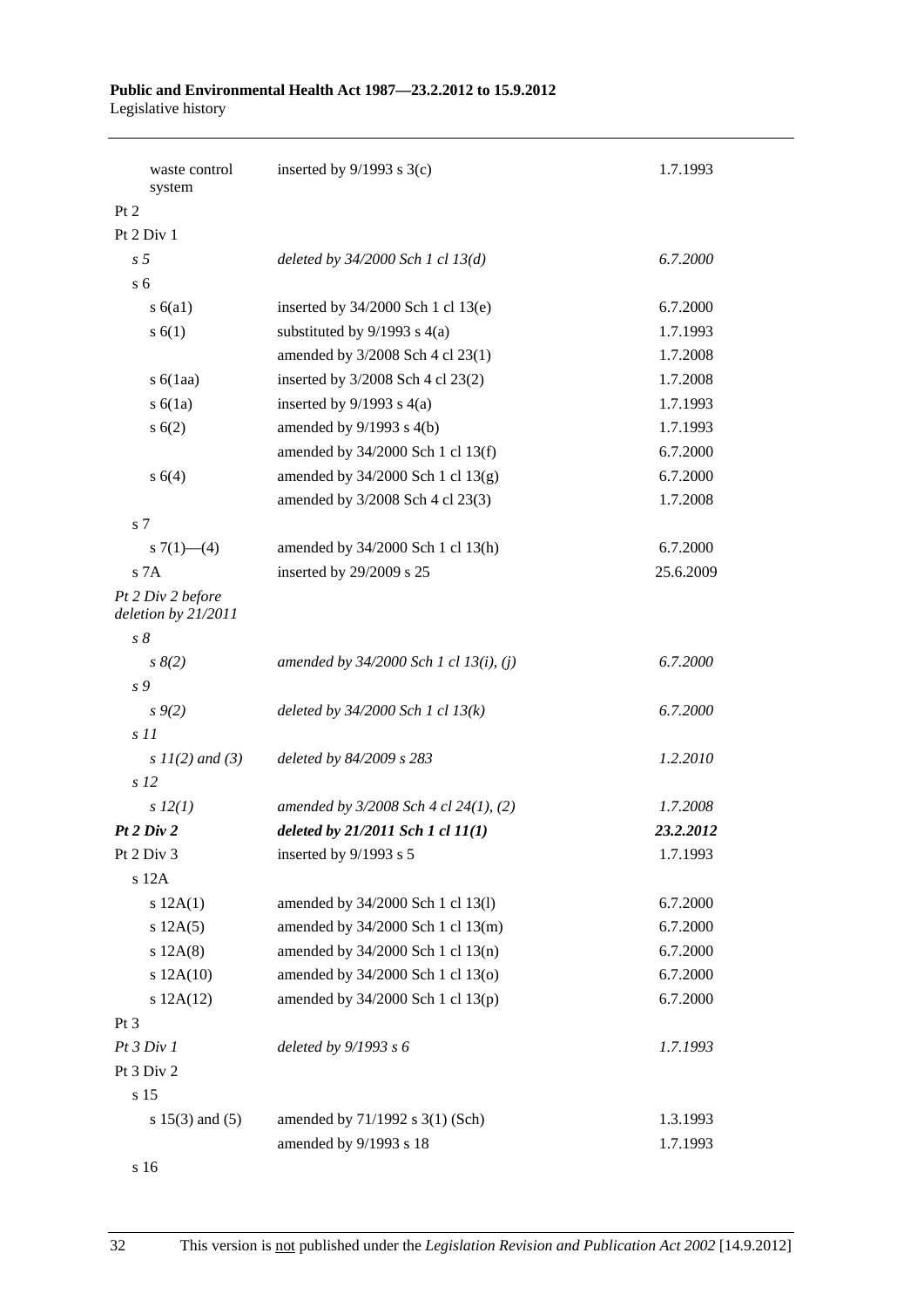| s 16(1)             | amended by 71/1992 s 3(1) (Sch)               | 1.3.1993  |
|---------------------|-----------------------------------------------|-----------|
|                     | amended by 9/1993 s 18                        | 1.7.1993  |
| s 17                |                                               |           |
| s 17(2)             | amended by 71/1992 s 3(1) (Sch)               | 1.3.1993  |
|                     | amended by 9/1993 s 18                        | 1.7.1993  |
| s 18                |                                               |           |
| s $18(1)$ and $(2)$ | amended by 9/1993 s 18                        | 1.7.1993  |
| s 18(4)             | amended by 71/1992 s 3(1) (Sch)               | 1.3.1993  |
|                     | amended by 9/1993 s 18                        | 1.7.1993  |
| s 19                |                                               |           |
| s $19(1)$ and $(3)$ | amended by 71/1992 s 3(1) (Sch)               | 1.3.1993  |
|                     | amended by 9/1993 s 18                        | 1.7.1993  |
| s 20                |                                               |           |
| $s \ 20(2)$ and (4) | amended by 71/1992 s 3(1) (Sch)               | 1.3.1993  |
|                     | amended by 9/1993 s 18                        | 1.7.1993  |
| Pt 3 Div 3          |                                               |           |
| s 21                |                                               |           |
| $s \ 21(1)$ and (3) | amended by 9/1993 s 18                        | 1.7.1993  |
| $s \, 21(5)$        | inserted by $7/1991$ s $6(a)$                 | 15.7.1991 |
| s <sub>22</sub>     |                                               |           |
| $s\,22(1)$          | substituted by $7/1991$ s $6(b)$              | 15.7.1991 |
| $s\ 22(2)$          | amended by 9/1993 s 18                        | 1.7.1993  |
| Pt 3 Div 5          |                                               |           |
| s 26                |                                               |           |
| $s \, 26(1)$        | amended by 34/2000 Sch 1 cl 13(q), (r)        | 6.7.2000  |
| s 29                |                                               |           |
| $s\,29(1)$          | amended by $4/2000$ s $9(1)$ (Sch 1 cl 34(a)) | 1.6.2000  |
| $s\,29(1a)$         | inserted by 9/1993 s 7                        | 1.7.1993  |
|                     | amended by $4/2000$ s $9(1)$ (Sch 1 cl 34(b)) | 1.6.2000  |
| $s\,29(2)$          | deleted by $4/2000 s 9(1)$ (Sch 1 cl 34(c))   | 1.6.2000  |
| Pt 4                |                                               |           |
| s 30                |                                               |           |
| $s \ 30(1)$         | amended by 71/1992 s 3(1) (Sch)               | 1.3.1993  |
|                     | amended by 9/1993 s 18                        | 1.7.1993  |
|                     | amended by $14/1996$ s $3(a)$ , (b)           | 1.8.1996  |
|                     | amended by 34/2000 Sch 1 cl 13(s)             | 6.7.2000  |
| s $30(2)$ and $(3)$ | amended by $34/2000$ Sch 1 cl $13(s)$         | 6.7.2000  |
| $s \ 30(4)$         | substituted by $14/1996$ s $3(c)$             | 1.8.1996  |
|                     | amended by 34/2000 Sch 1 cl 13(s)             | 6.7.2000  |
| $s \ 30(5)$         | amended by $14/1996$ s $3(d)$                 | 1.8.1996  |
|                     | amended by 34/2000 Sch 1 cl 13(s)             | 6.7.2000  |
| $s \, 30(7)$        | deleted by $14/1996 s 3(e)$                   | 1.8.1996  |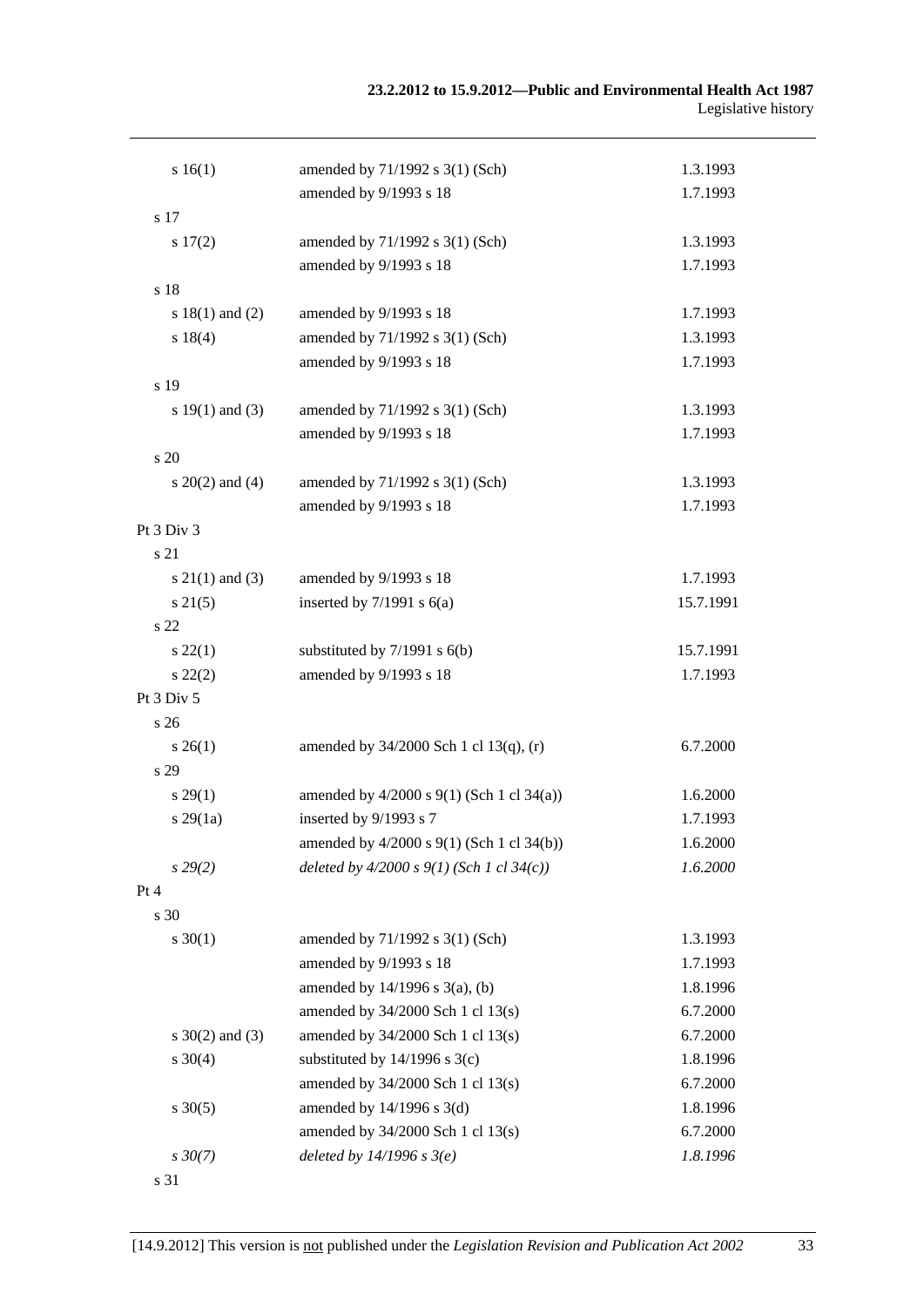#### **Public and Environmental Health Act 1987—23.2.2012 to 15.9.2012**  Legislative history

| $s \, 31(1)$                       | amended by 3/2008 Sch 4 cl 25(1)          | 1.7.2008  |
|------------------------------------|-------------------------------------------|-----------|
| $s \, 31(5)$                       | amended by 3/2008 Sch 4 cl 25(2)          | 1.7.2008  |
| s 32                               |                                           |           |
| $s \, 32(1)$                       | amended by 3/2008 Sch 4 cl 26(1)          | 1.7.2008  |
| $s \, 32(4)$                       | amended by 3/2008 Sch 4 cl 26(2)          | 1.7.2008  |
| s 33                               |                                           |           |
| $s \, 33(1)$                       | amended by 3/2008 Sch 4 cl 27(1)          | 1.7.2008  |
| $s \, 33(2)$                       | amended by 34/2000 Sch 1 cl 13(t)         | 6.7.2000  |
|                                    | amended by 3/2008 Sch 4 cl 27(2)          | 1.7.2008  |
| $s \, 33(5)$                       | amended by 71/1992 s 3(1) (Sch)           | 1.3.1993  |
|                                    | amended by 9/1993 s 18                    | 1.7.1993  |
| s 35                               | amended by 34/2000 Sch 1 cl 13(u)         | 6.7.2000  |
| s 36                               |                                           |           |
| $s \, 36(1)$                       | amended by $9/1993$ s $8(a)$              | 1.7.1993  |
|                                    | amended by 3/2008 Sch 4 cl 28(1)          | 1.7.2008  |
| $s \; 36(3)$                       | amended by 71/1992 s 3(1) (Sch)           | 1.3.1993  |
|                                    | amended by 9/1993 s 18                    | 1.7.1993  |
| $s \; 36(5)$                       | amended by 3/2008 Sch 4 cl 28(2)          | 1.7.2008  |
| $s \; 36(6)$                       | amended by 3/2008 Sch 4 cl 28(3)          | 1.7.2008  |
| $s \; 36(7)$                       | amended by 3/2008 Sch 4 cl 28(4)          | 1.7.2008  |
| $s \; 36(9)$                       | amended by $9/1993$ s $8(b)$              | 1.7.1993  |
|                                    | amended by 3/2008 Sch 4 cl 28(5)          | 1.7.2008  |
| s 37                               |                                           |           |
| $s \frac{37(1)}{2}$                | amended by 9/1993 s 18                    | 1.7.1993  |
| $s \frac{37(2) - (4)}{2}$          | deleted by $9/1993 s 9$                   | 1.7.1993  |
| Pt 4A                              | inserted by 29/2009 s 26                  | 25.6.2009 |
| Pt 5                               |                                           |           |
| s 38                               |                                           |           |
| $s \, 38(1)$                       | amended by $9/1993$ s $10(a)$             | 1.7.1993  |
| s $38(2a)$ and $(2b)$              | inserted by $9/1993$ s $10(b)$            | 1.7.1993  |
| $s \ 38(4)$                        | amended by 9/1993 s 18                    | 1.7.1993  |
| s 40 before deletion<br>by 84/2009 |                                           |           |
| $s\,40(1)$                         | amended by $34/2000$ Sch 1 cl $13(v)$     | 6.7.2000  |
|                                    | amended by 3/2008 Sch 4 cl 29             | 1.7.2008  |
| $s\,40$                            | deleted by 84/2009 s 284                  | 1.2.2010  |
| s 41                               |                                           |           |
| $s\ 41(1)$                         | substituted by $34/2000$ Sch 1 cl $13(w)$ | 6.7.2000  |
|                                    | amended by 3/2008 Sch 4 cl 30             | 1.7.2008  |
| $s\ 41(2)$                         | amended by 71/1992 s 3(1) (Sch)           | 1.3.1993  |
|                                    | amended by 9/1993 s 18                    | 1.7.1993  |
| $s\ 41(4)$                         | inserted by 9/1993 s 11                   | 1.7.1993  |
| s 42                               | amended by 9/1993 s 18                    | 1.7.1993  |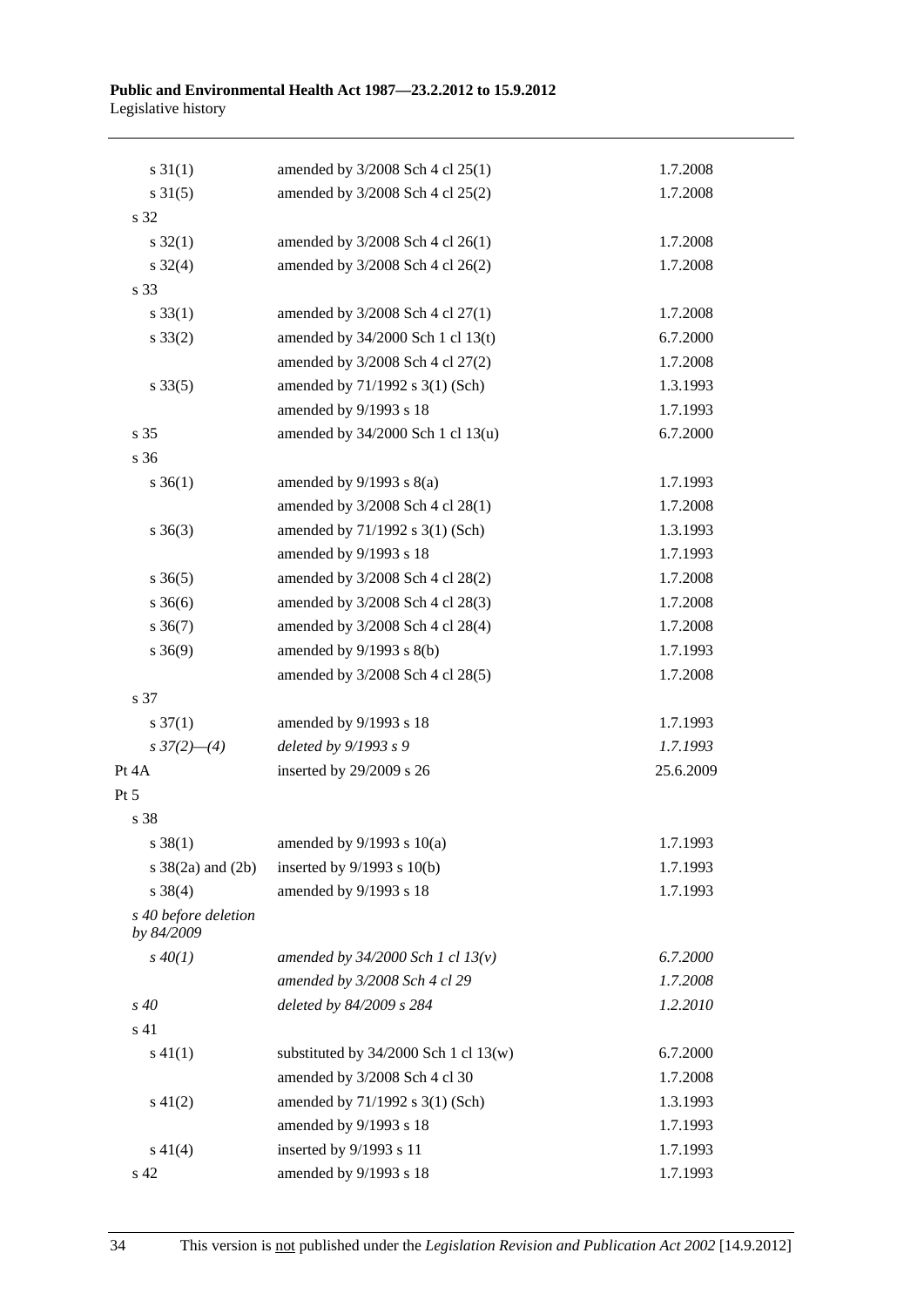<span id="page-34-0"></span>

| s 42A              | inserted by 9/1993 s 12                         | 1.7.1993  |
|--------------------|-------------------------------------------------|-----------|
| s 43A              | inserted by 9/1993 s 13                         | 1.7.1993  |
| s 44               |                                                 |           |
| $s\,44(2)$         | amended by $34/2000$ Sch 1 cl $13(x)$           | 6.7.2000  |
| $s\,44(3)$         | amended by $34/2000$ Sch 1 cl $13(y)$ —(za)     | 6.7.2000  |
| s <sub>45</sub>    |                                                 |           |
| $s\,45(1)$         | substituted by $9/1993$ s $14(a)$               | 1.7.1993  |
| $s\,45(1a)$        | inserted by $9/1993$ s $14(a)$                  | 1.7.1993  |
| $s\,45(2)$         | amended by $34/2000$ Sch 1 cl $13$ (zb)         | 6.7.2000  |
| $s\,45(2a)$        | inserted by $9/1993$ s $14(b)$                  | 1.7.1993  |
| $s\,45(4)$         | amended by 9/1993 s 18                          | 1.7.1993  |
| s 47               |                                                 |           |
| $s\,47(2)$         | amended by $9/1993$ ss $15(a)$ —(e), 18         | 1.7.1993  |
|                    | amended by $34/2000$ Sch 1 cl $13(zc)$ , $(zd)$ | 6.7.2000  |
|                    | amended by 3/2008 Sch 4 cl 31(1), (2)           | 1.7.2008  |
|                    | amended by 29/2009 s 27                         | 25.6.2009 |
| $s\ 47(5)$ and (6) | substituted by $9/1993$ s $15(f)$               | 1.7.1993  |
| $s\,47(7)$         | inserted by $9/1993$ s $15(f)$                  | 1.7.1993  |
|                    | amended by $34/2000$ Sch 1 cl $13(ze)$          | 6.7.2000  |
|                    | amended by 3/2008 Sch 4 cl 31(3)                | 1.7.2008  |
| $s\,47(8)$         | inserted by $9/1993$ s $15(f)$                  | 1.7.1993  |
| Sch 1              | substituted by 9/1993 s 16                      | 1.7.1993  |
| Sch 2              | substituted by 9/1993 s 17                      | 1.7.1993  |
|                    |                                                 |           |

# **Historical versions**

```
Reprint No 1—15.11.1991 
Reprint No 2—1.3.1993 
Reprint No 3—1.7.1993 
Reprint No 4—1.8.1996 
Reprint No 5—1.6.2000 
Reprint No 6—6.7.2000 
1.7.2008 
25.6.2009 
1.2.2010
```
# **Appendix—Divisional penalties and expiation fees**

At the date of publication of this version divisional penalties and expiation fees are, as provided by section 28A of the *[Acts Interpretation Act 1915](http://www.legislation.sa.gov.au/index.aspx?action=legref&type=act&legtitle=Acts%20Interpretation%20Act%201915)*, as follows:

| <b>Division</b> | <b>Maximum</b><br>imprisonment | <b>Maximum</b> fine | <b>Expiation fee</b> |
|-----------------|--------------------------------|---------------------|----------------------|
|                 | 15 years                       | \$60 000            |                      |
|                 | 10 years                       | \$40 000            |                      |